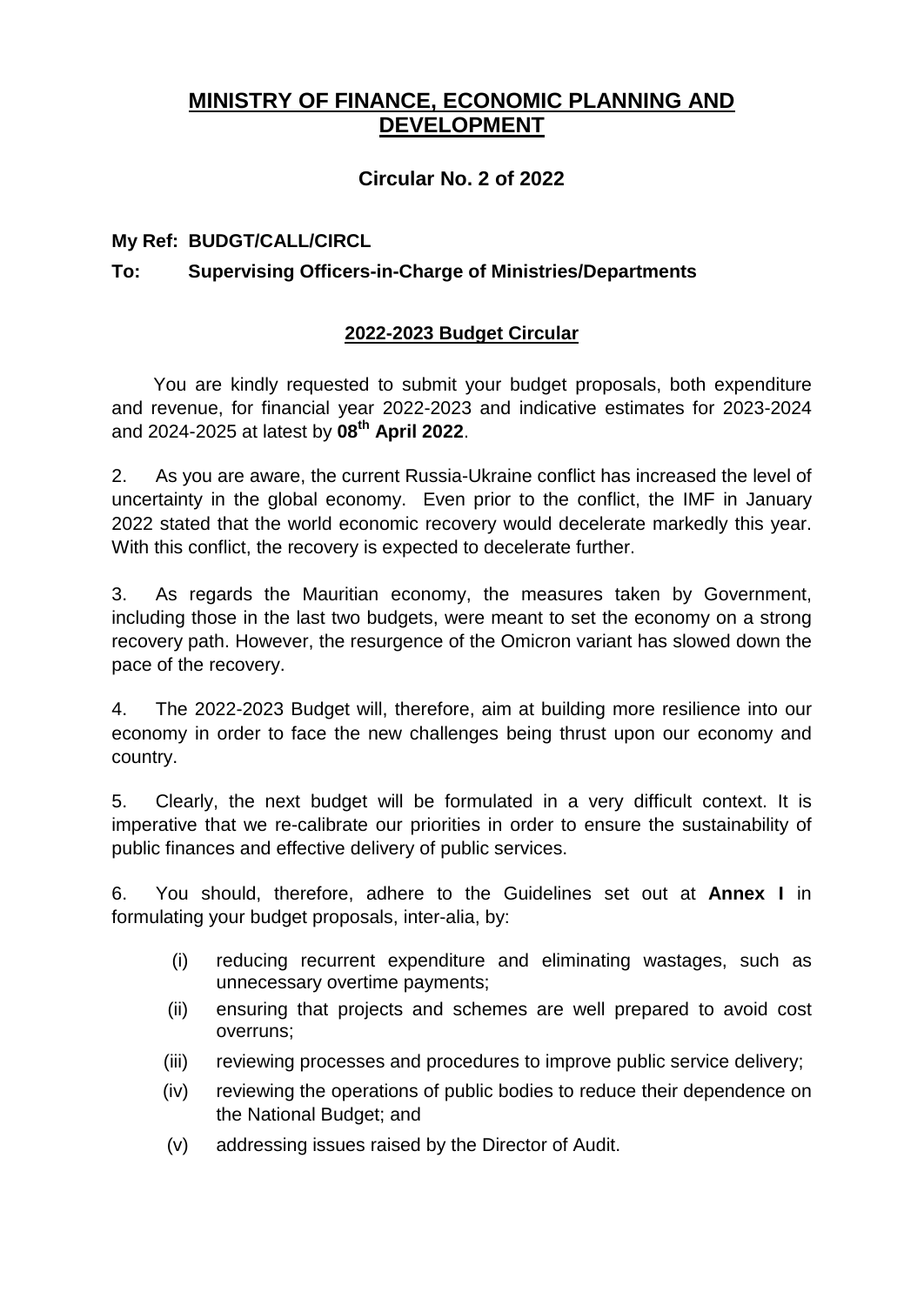7. At the national level, we must achieve high level of savings in energy and accelerate the implementation of our import substitution strategy, in particular the production of renewable energy, food and manufactured products.

8. Budgetary resources will be strictly allocated to new national priorities and objectives.

9. Kindly relay the contents of this Circular to all public sector bodies falling under your responsibility.

Jana

D. D. Manraj, GOSK **Financial Secretary 11 March 2022** 

#### CC to:

- $(i)$ Secretary to Cabinet and Head of the Civil Service
- $(ii)$ Director of Audit
- Accountant-General  $(iii)$
- Officer-in-Charge, Finance Section of Ministries and Departments  $(iv)$

#### Encl.:

Annex I: Guidelines for Preparation and Submission of Budget Proposals

| Appendix I: Format for Strategic Overview                  |
|------------------------------------------------------------|
| Appendix II: Format for Expenditure Proposals              |
| Appendix III: Format for Human Resource Proposals          |
| Appendix IV: Format for New Scheme/Measure                 |
| Appendix V: Financial Information on Public Sector Bodies  |
| Appendix VI: Format for Revenue Estimates                  |
| Appendix VII: MOFEPD Sector Ministry Support Teams (SMSTs) |
|                                                            |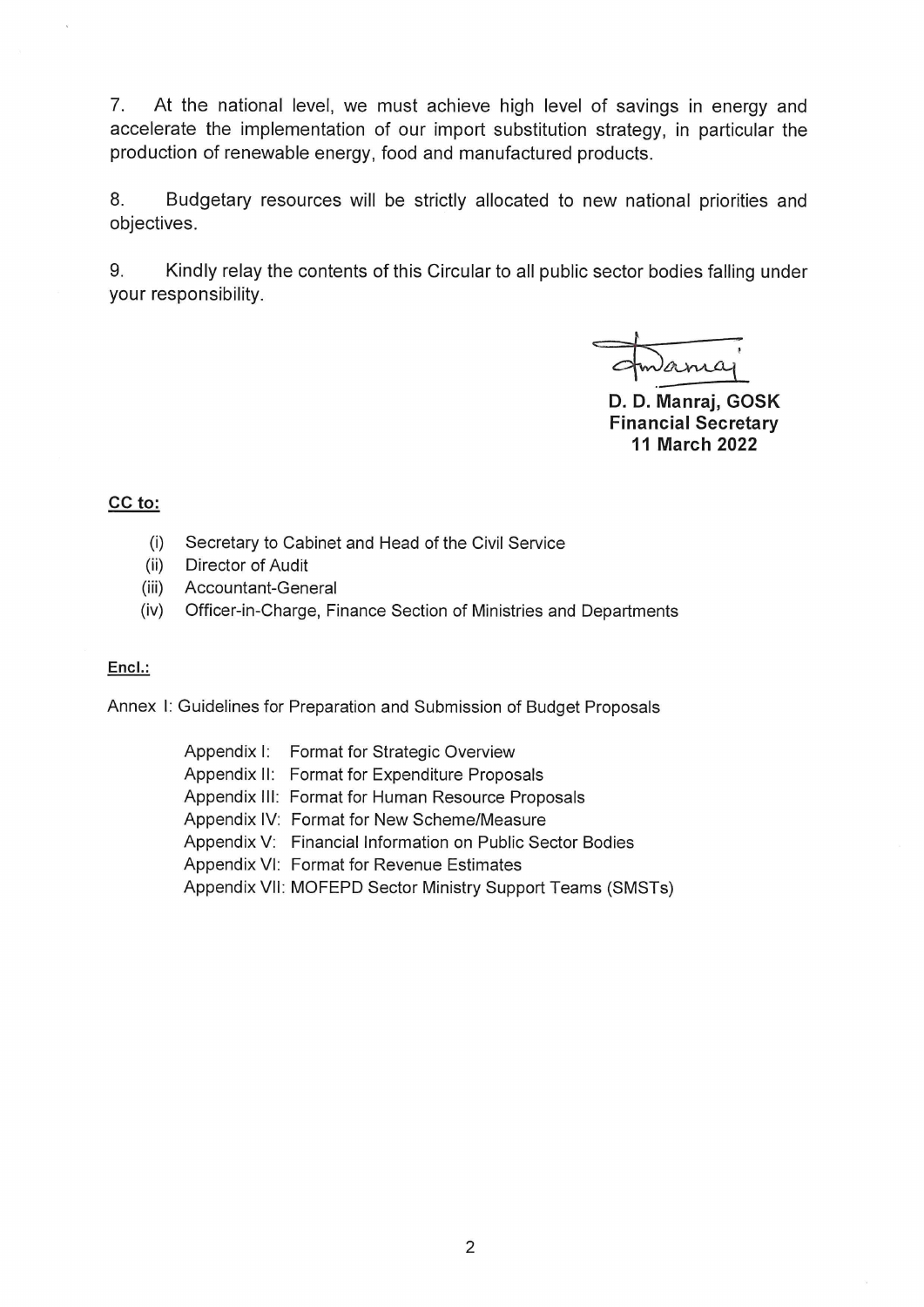## **Guidelines for Preparation and Submission of Budget Proposals**

### **A. Strategic Overview**

1. Ministries/Departments should update their Note on Strategic Overview taking into account recent developments. They should include new policies and strategies for the next three financial years consistent with the Government Programme and the objectives of Government to build more resilience into our economy and ensure the sustainability of public finances and effective delivery of public services.

2. The Note, as per **Appendix I,** should provide an overview of the respective sectors that would be included in the Budget Estimates Document. As such, it should be clear and concise, and should include the following 5 parts:

- (i) **Mission Statement**;
- (ii) **Current Situation and Challenges** this part should include key realisations, strengths, challenges and opportunities;
- (iii) **Strategic Direction 2022-2025** this part should contain strategies and policy action for next year and the medium term;
- (iv) **Key Deliverables and Key Performance Indicators** this part should focus on the main deliverables of the Ministry/Department, including any new service. Each Key Action must have at least one measurable and monitorable performance indicator with targets for FY 2022/23 and subsequent years; and
- (v) **Human Resource & Gender Distribution**.

3. The above submissions will facilitate discussions on policy issues and strategies for the sector. They will also be helpful in determining priorities and allocating budgetary resources across sectors.

4. The SMSTs and officers in the Economic Research and Planning Unit of this Ministry will assist Ministries and Departments in preparing and updating the Strategic Overview.

### **B. Expenditure Proposals**

5. Ministries/Departments should submit their expenditure proposals as per format at **Appendix II**. Further details of submission requirements are at paragraphs 40 to 42.

6. In their submissions, Ministries/Departments should provide realistic revised estimates for recurrent and capital expenditure for the current financial year. These estimates should take into account the actual amount spent as at date and the expected spending up to end June 2022.

7. Regarding proposals for FY 2022-2023 and the subsequent two years, Ministries/Departments should make provisions in respect of contractual obligations, other commitments for which financial clearance has already been conveyed as well as new measures and initiatives being proposed for the forthcoming budget, consistent with this Circular and the Government Programme 2020-2024.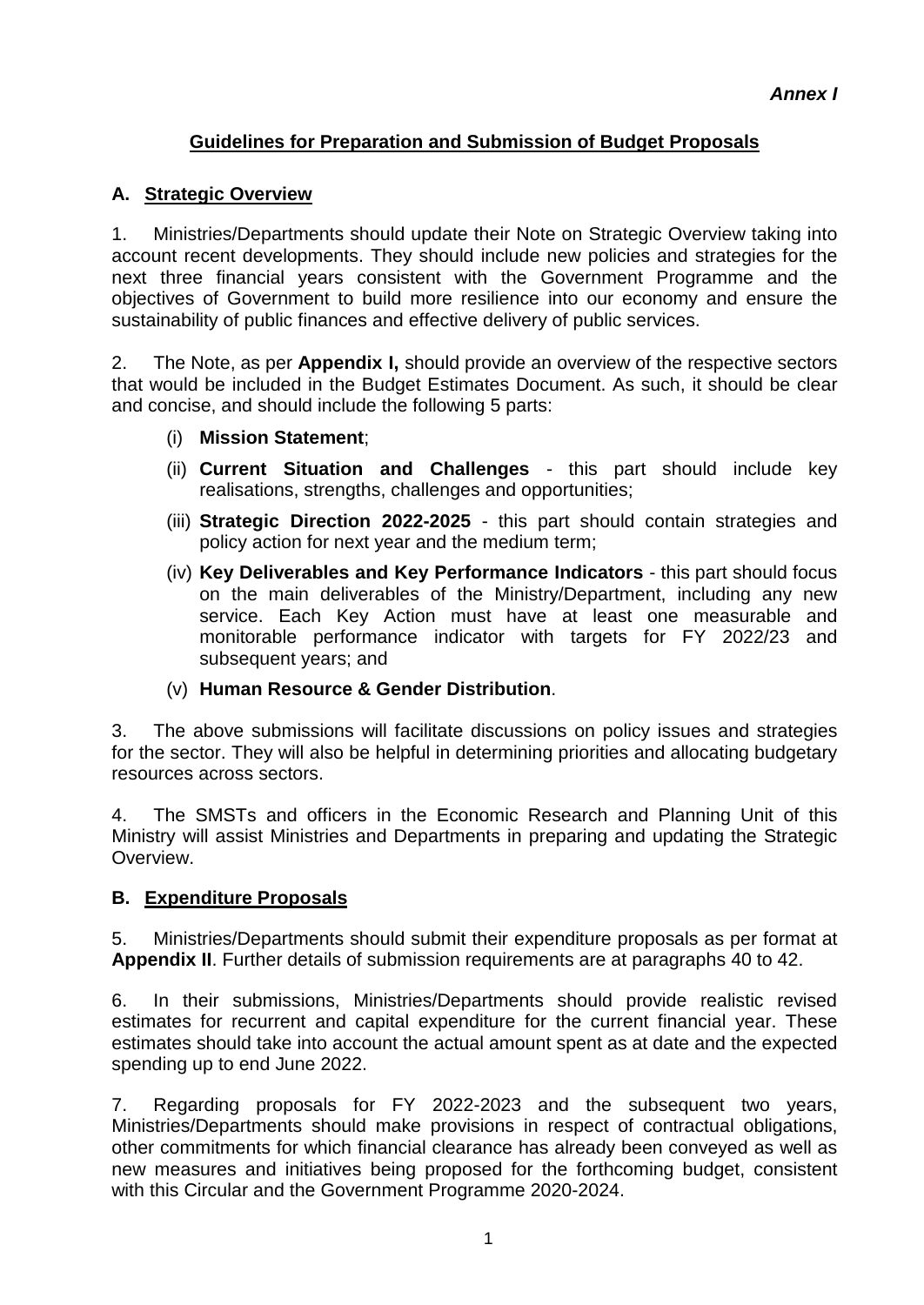8. All Ministries/Departments should ensure optimal use of budgetary resources by taking the following into consideration while formulating their proposals:

- (i) reduce recurrent expenditure and eliminate wastages, such as unnecessary overtime payments;
- (ii) limit recruitments in priority areas only:
- (iii) carry out a cost-benefit analysis, where appropriate, to prioritise projects and schemes;
- (iv) ensure projects and schemes are well prepared to avoid cost overruns;
- (v) explore alternative modes of financing capital projects to reduce pressure on the National Budget;
- (vi) streamline internal rules and processes to further improve ease of doing business and public service delivery;
- (vii) review the operations of public bodies to reduce their dependence on the National Budget; and
- (viii) address issues raised by the Director of Audit.

9. Once all the proposals are examined and discussed, allocation of budgetary resources will be made to Ministries/Department on basis of priorities and the overall fiscal constraint.

### **C. Recurrent Expenditure**

10. Ministries/Departments should, as far as possible, contain recurrent expenditure and ensure judicious use of budgetary resources by eliminating wastage and unproductive expenditure, controlling overtime, improving fleet and procurement management, optimising energy consumption, prioritising human resource requirements, leveraging on ICT and exploring other possibilities for efficiency gains.

### *Human Resource Budgeting*

11. Ministries/Departments should make full provisions in respect of staff already in post. These provisions should include the following:

- (i) costs associated with implementation of the 2021 PRB Report;
- (ii) annual salary increments payable to officers with effect from January of each year; and
- (iii) salary compensations already awarded by Government.

12. As regards filling of vacancies, Ministries/Departments should prioritise their requests and submit the following key information:

- (i) the expected timing for filling of approved funded vacancies;
- (ii) justifications for request for filling of unfunded promotional posts and unfunded entry grade posts;
- (iii) the annual financial implications for filling of vacancies as per **Appendix III**; and
- (iv) the number of personnel, both permanent and contractual, as at end March 2022.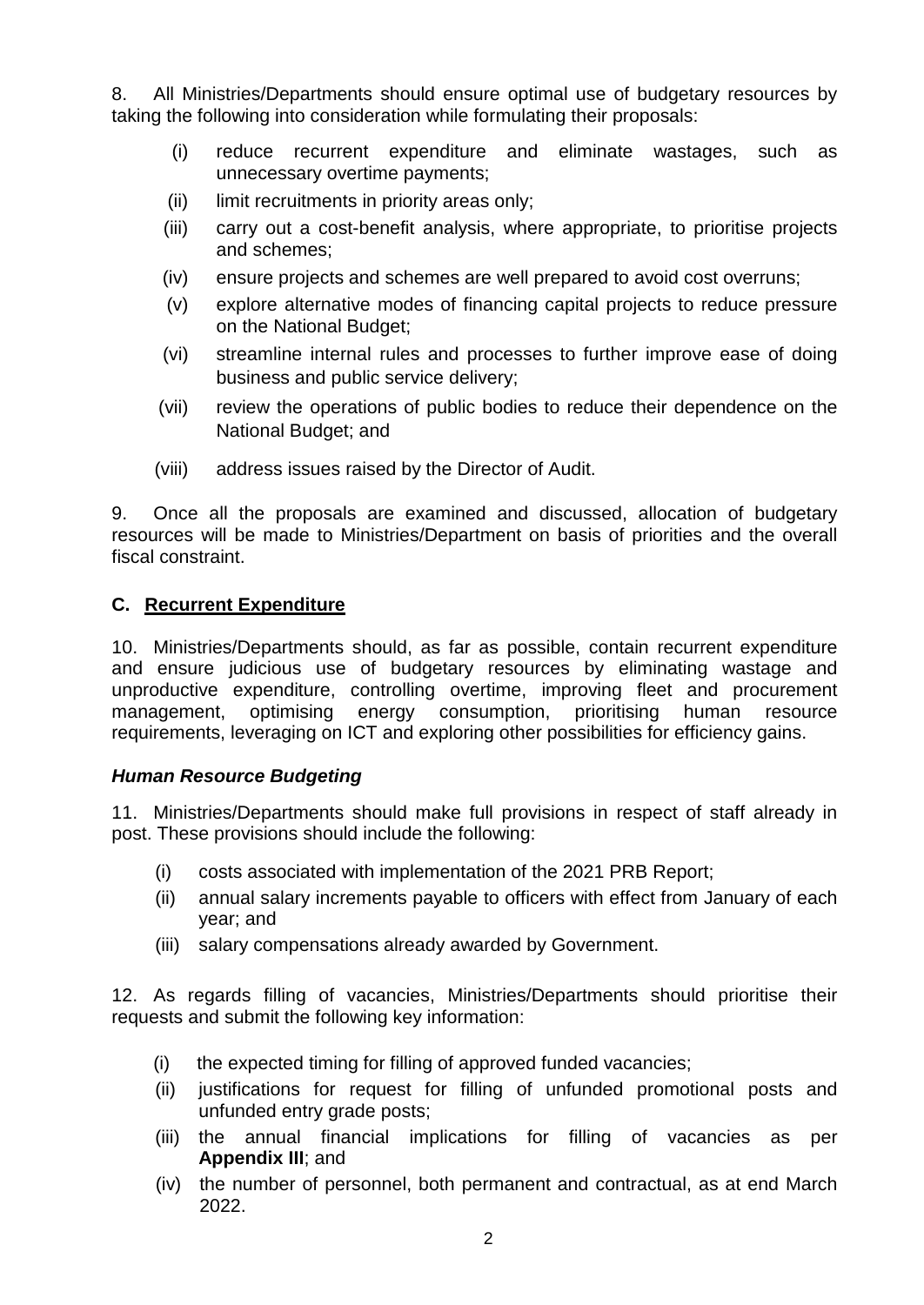13. Ministries/Departments should also update the proposed funded positions for FY 2022-2023 (Appendix II – Human Resource) and include the cost of filling vacancies in priority areas in their submission, taking into account the stage reached in the recruitment process and a realistic timeframe for completion of the exercise.

### *Centralised Provisions*

14. Ministries/Departments **should not make** provisions for the following purposes in their budget proposals:

- (i) Contribution Sociale Genéralisée (CSG) in respect of public sector employees;
- (ii) Contribution towards Defined Contributory Pension Schemes;
- (iii) Service to Mauritius Programme;
- (iv) Refund of Passage Benefits; and
- (v) Overseas Mission Expenses.

15. As per current policy, provisions in respect of the above purposes will be made under votes Centrally Managed Expenses/Initiatives of Government.

16. However, Public Bodies (other than Ministries/Departments) should earmark funds for the above purposes, if required, in their respective budget submissions. In addition, they should make provisions to cater for the 2021 PRB Report.

### *New Schemes/Measures*

17. Ministries/Departments should provide a brief as per format at **Appendix IV** in respect of all new schemes and measures proposed for the forthcoming budget**.** The brief should include a realistic cost estimate for each scheme and measure.

18. Ministries/Departments should also ensure that the proposed measures are in line with Government priorities and avoid duplication of service across Government.

### *Exceptional Expenditure*

19. Any item of expenditure that requires exceptional increase must be supported by a need and an impact assessment.

20. The assessment should include information such as purpose of the spending, expected benefits, target groups, basis of calculation and justification for exceptional expenditure.

### *Maintenance of Assets*

21. Ministries are advised to make necessary provision for maintenance of assets falling under their responsibility so as to optimise the useful life of those assets and avoid disruption in service delivery.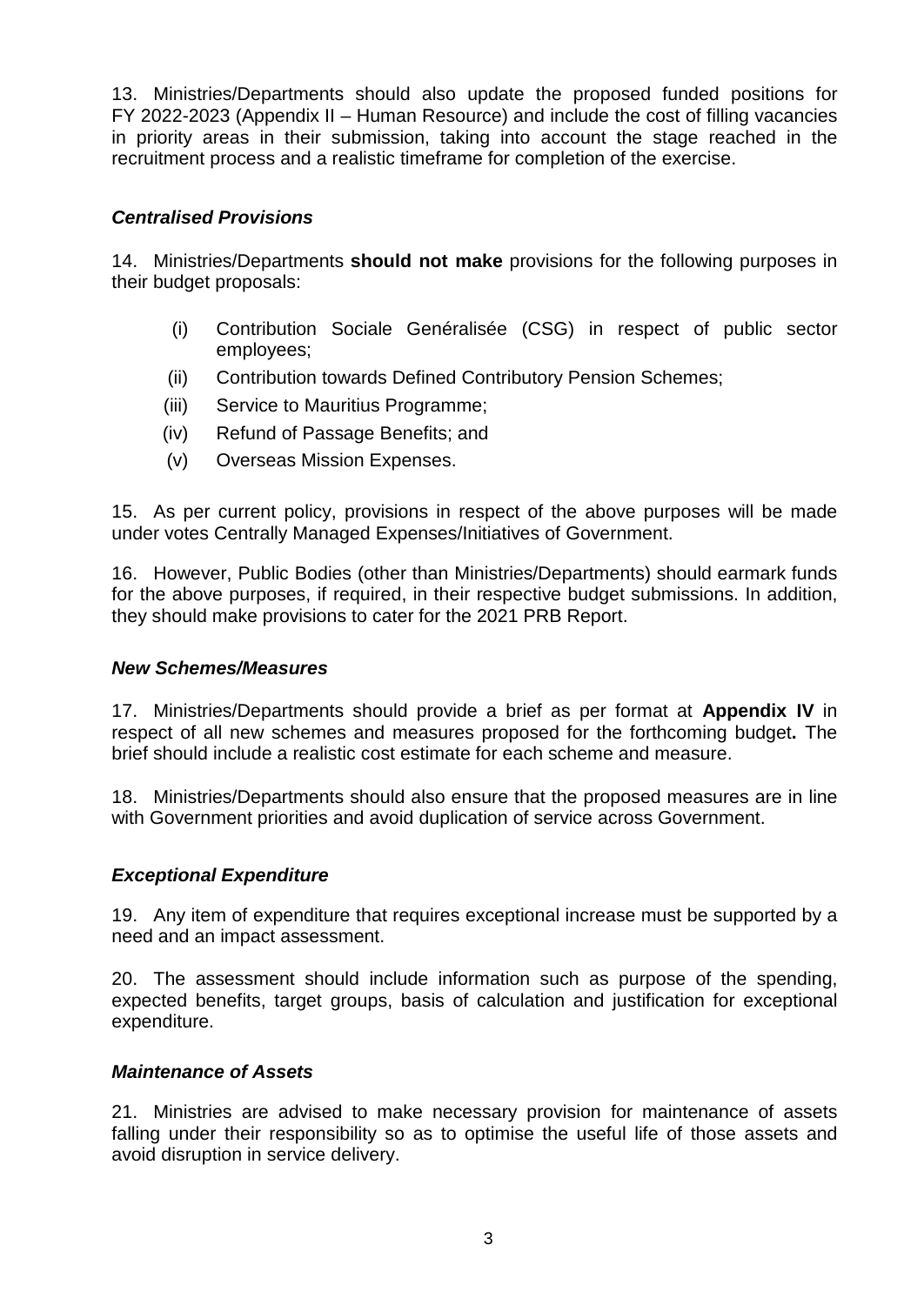### *Statutory Bodies*

22. Ministries should ensure that statutory bodies falling under their purview comply with the guidelines in this Circular.

23. They should also scrutinise and review the revenue and expenditure plans of those statutory bodies seeking funding from Government so as to ensure greater efficiency and lower dependency on budgetary resources.

24. A copy of the revised budget proposals of the statutory bodies as well as updated information on their financial standing as per **Appendix V** should be submitted to this Ministry.

### **D. Capital Expenditure**

25. Proposals for capital expenditure should include both on-going projects and new projects irrespective of their source of financing.

26. For on-going projects, Ministries/Departments should take into account the current implementation status, payments up to June 2022, any proposal for carry-over of capital expenditure and expected progress in next year. This is necessary to avoid over provisioning and ensure efficient use of budgetary resources.

27. As for new capital projects, including projects currently under preparation, Ministries/Departments should:

- (i) prioritise their requests taking into account state of preparedness of projects;
- (ii) explore alternative mode of financing such as Public Private Partnership and Build Operate Transfer; and
- (iii) submit their requests for funding based on a realistic implementation plan and disbursement schedule.

28. Where projects are at an early stage of preparation, provision, if required, should only be made for studies and consultancy services.

29. Funding requirements in respect of all capital projects that are financed from the budget should be included in expenditure proposals as per Appendix II.

30. As regards projects being financed under Special Funds, Ministries/Departments should separately submit an updated expenditure plan in respect of those projects to the relevant Sector Ministry Support Teams (SMSTs) of this Ministry through email. The plan should include expected spending in the current financial year, projections for subsequent years and any contribution expected from donor agencies to finance those projects.

- 31. You are reminded that:
	- (i) for all new projects with an **estimated value above Rs 25 million,** a copy of the Project Request Form should also be submitted to the Public Investment Management Unit (PIMU) of this Ministry for consideration and eventual inclusion in the Public Sector Investment Programme; and
	- (ii) all information in respect of capital projects irrespective of their source of financing should be uploaded in the e-PSIP system.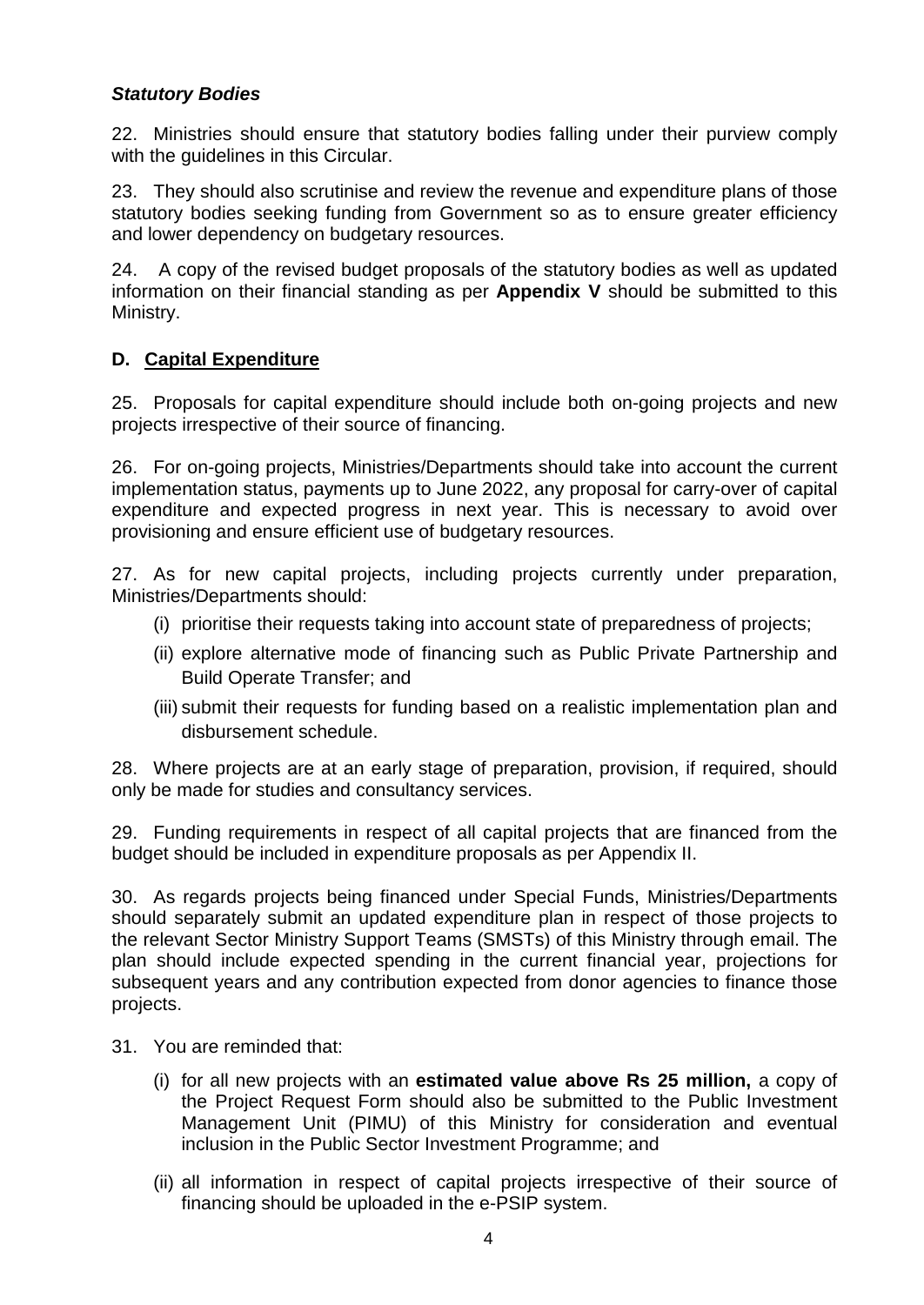### *Carry-Over of Capital Expenditure*

32. Ministries/Departments should submit their requests for carry-over provision for FY 2021-2022 in respect of capital expenditure, if any, together with their expenditure proposals. Those requests should be in conformity with Financial Instructions No.1 of 2016.

33. Ministries should also take such requests into account while preparing their expenditure proposals for next year's budget so as to avoid over provisioning.

### **E. Revenue Estimates**

34. Wherever applicable, Ministries/Departments should submit estimates of revenue in respect of taxes, duties, fees, charges, sales and other revenues falling under their purview, as per **Appendix VI**.

35. All external grants accruing to the Consolidated Fund should be recorded under Revenue Category 13 (Grant). Where the grants are for the implementation of a specific project/scheme, necessary provision (including taxes to be paid, if any) should be made under the appropriate expenditure item in line with the principles of good public financial management.

36. Ministries/Departments should also explore all avenues to collect revenue arrears to Government and include an estimate of the amount to be recovered in respect of each revenue item in their submissions. In addition, any proposal for adjustment of fees and charges should be incorporated in the revenue estimates

37. They should clearly indicate the basis of their computation and assumptions, highlighting any change in respective legislation that has impacted on the amount of revenue collected during the current financial year and/or would affect revenue in the following financial years.

38. Ministries are requested to closely monitor statutory bodies and SOEs under their purview to ensure that they settle their debt obligations to Government, if any, to avoid accumulation of arrears.

39. Parent Ministries of statutory bodies and SOEs which have accumulated arrears should come up with appropriate policy measures to redress the financial situation of these entities.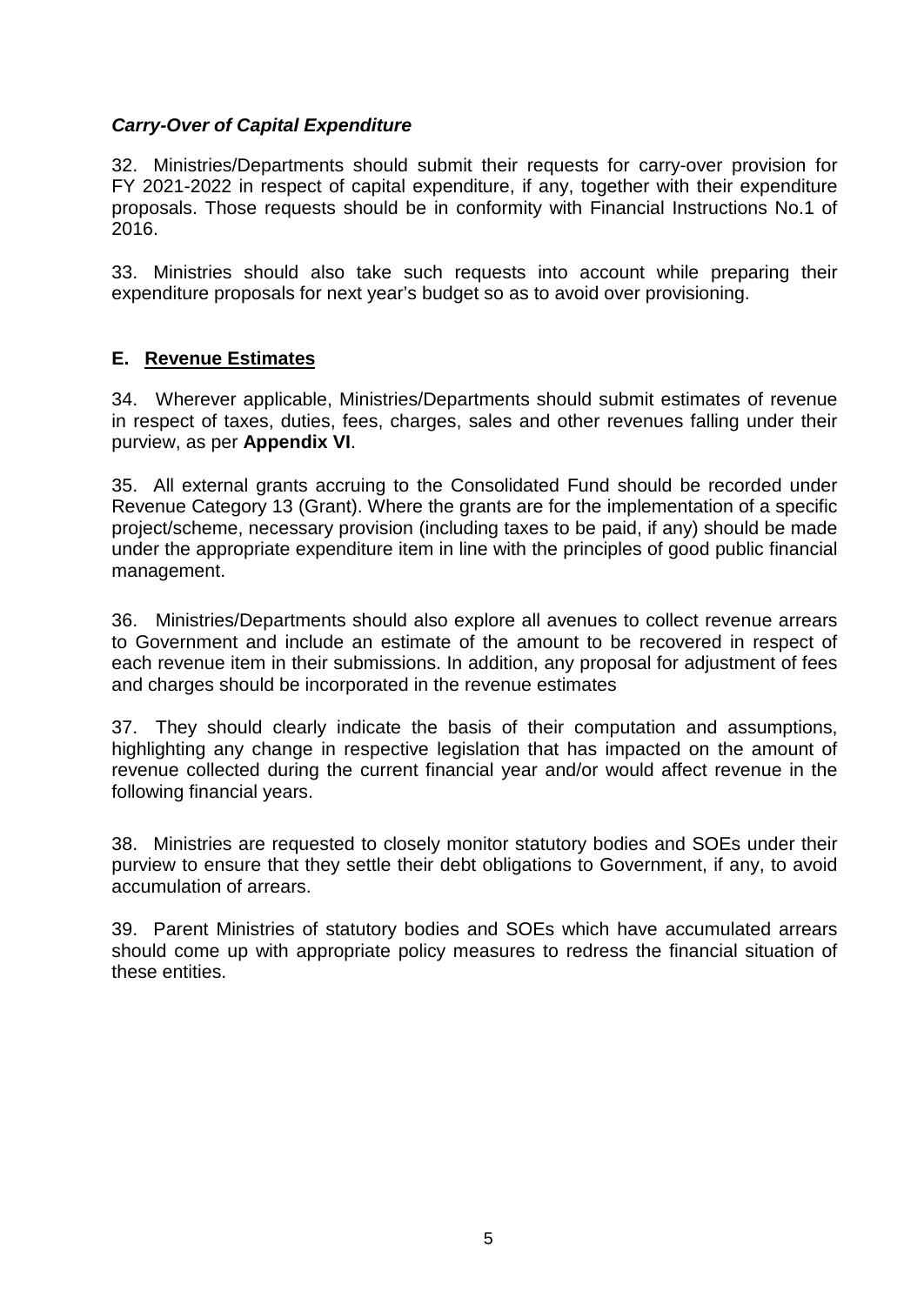### **F. Submission of Proposals**

40. Ministries/Departments should submit their expenditure proposals and revenue estimates at latest by **08th April 2022** to the relevant officer responsible for the SMST specified at **Appendix VII:**

- 41. The submissions should include a soft copy of the following information
	- (i) Strategic Overview (Appendix I);
	- (ii) Expenditure Proposals (Appendix II);
	- (iii) Human Resource Proposals (Appendix III);
	- (iv) New Scheme/Measure (Appendix IV);
	- (v) Financial Information on Public Sector Bodies (Appendix V);
	- (vi) Revenue Estimates (Appendix VI);
	- (vii) Revised Budget proposals of Statutory Bodies (as per paragraph 24);
	- (viii) Updated expenditure plans and grant projection in respect of projects implemented under Special Fund (as per paragraph 30);
	- (ix) Project Request Form (as per paragraph 31); and
	- (x) Proposals for Carry-over of Capital Expenditure (as per paragraph 32).

42. To facilitate submission of expenditure proposals (as per Appendix II), customised Excel Files will be provided to Ministries/Departments for the inputting of financial data. However, data entry should also be made in the e-PSIP systems in respect of capital projects.

### **G. Estimates Committee Meetings**

43. Following receipt of budget proposals, the relevant SMST and other officers of this Ministry will hold technical working sessions with Ministries/Departments to prepare for the Budget Estimates Committee meetings.

44. The date, time and venue for the Estimates Committee meetings will be communicated in due course.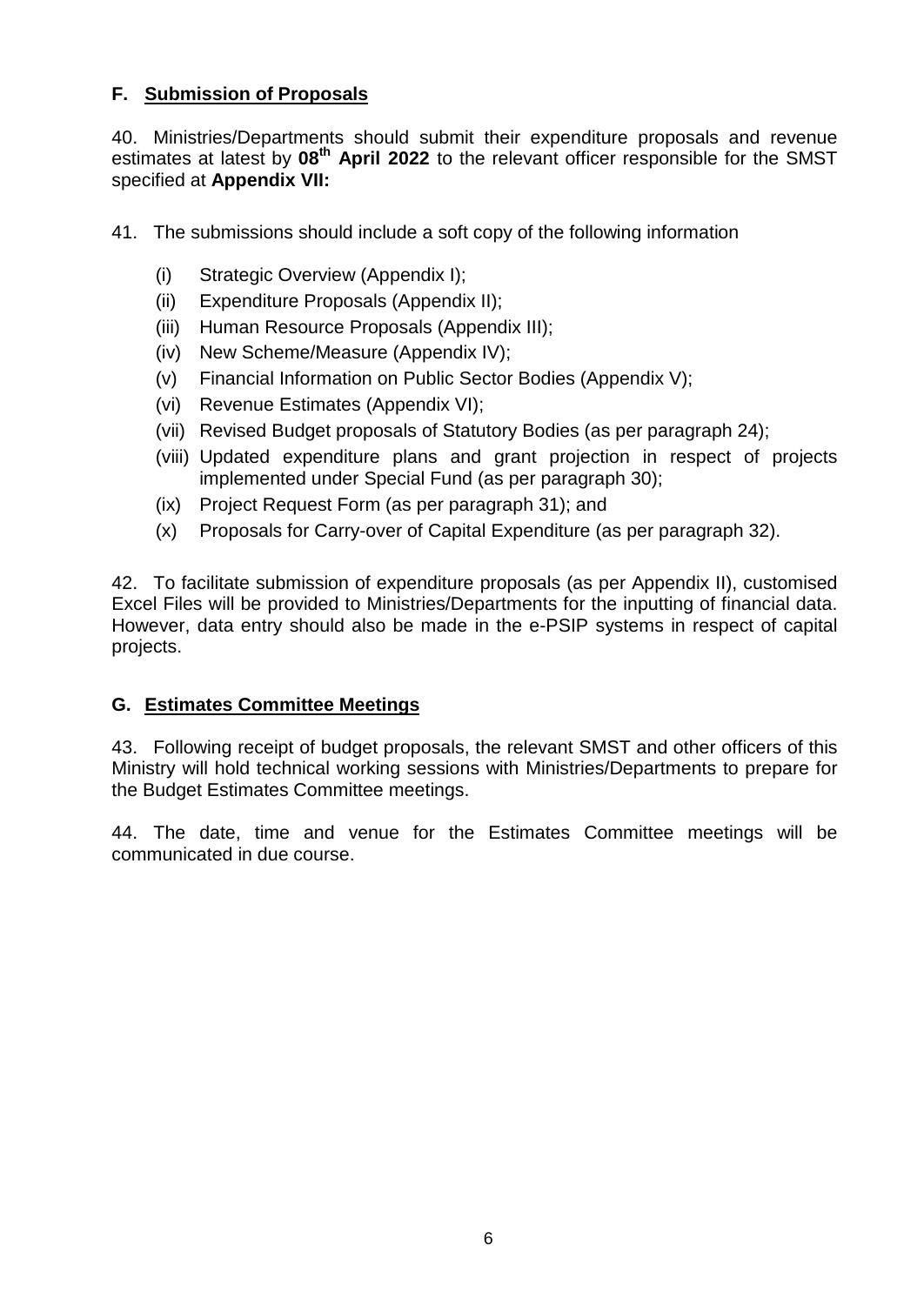# **STRATEGIC OVERVIEW**

**I. Mission Statement**

 …………………. …………………. ………………….

### **II. Current Situation & Challenges**

…………………. …………………. ………………….

### **III. Strategic Direction 2022-2025**

| <b>Strategic Direction</b> | $\longrightarrow$ | <b>Enabler</b>                   |
|----------------------------|-------------------|----------------------------------|
|                            |                   |                                  |
|                            |                   | $\blacksquare$<br>$\blacksquare$ |
|                            |                   | л                                |
|                            |                   | п.                               |
|                            |                   |                                  |

### **IV. Key Deliverables & Key Performance Indicators**

| <b>Outcome:</b>                |                               |                                            |                                     |                          |                          |                          |                       |  |  |  |  |  |
|--------------------------------|-------------------------------|--------------------------------------------|-------------------------------------|--------------------------|--------------------------|--------------------------|-----------------------|--|--|--|--|--|
|                                | <b>Outcome Indicator</b>      |                                            | <b>Actual</b><br>2021/22<br>(Prov.) | <b>Target</b><br>2022/23 | <b>Target</b><br>2023/24 | <b>Target</b><br>2024/25 | <b>Target</b><br>2030 |  |  |  |  |  |
|                                |                               |                                            |                                     |                          |                          |                          |                       |  |  |  |  |  |
| <b>Delivery</b><br><b>Unit</b> | <b>Main</b><br><b>Service</b> | <b>Key Performance</b><br><b>Indicator</b> |                                     |                          |                          |                          |                       |  |  |  |  |  |
|                                |                               |                                            |                                     |                          |                          |                          |                       |  |  |  |  |  |
|                                |                               |                                            |                                     |                          |                          |                          |                       |  |  |  |  |  |
|                                |                               |                                            |                                     |                          |                          |                          |                       |  |  |  |  |  |
|                                |                               |                                            |                                     |                          |                          |                          |                       |  |  |  |  |  |
|                                |                               |                                            |                                     |                          |                          |                          |                       |  |  |  |  |  |

### **V. Human Resource & Gender Distribution**

| <b>Staff in Post (March 2022)</b>                                                            | <b>Number</b> | <b>Male</b> | <b>Female</b> |
|----------------------------------------------------------------------------------------------|---------------|-------------|---------------|
| Top Management (Salary $\ge$ Rs 100,000)                                                     |               |             |               |
| Middle Management (Rs 40,000≤ Salary <rs 100,000)<="" td=""><td></td><td></td><td></td></rs> |               |             |               |
| Support (Salary <rs 40,000)<="" td=""><td></td><td></td><td></td></rs>                       |               |             |               |
| Overall                                                                                      |               |             |               |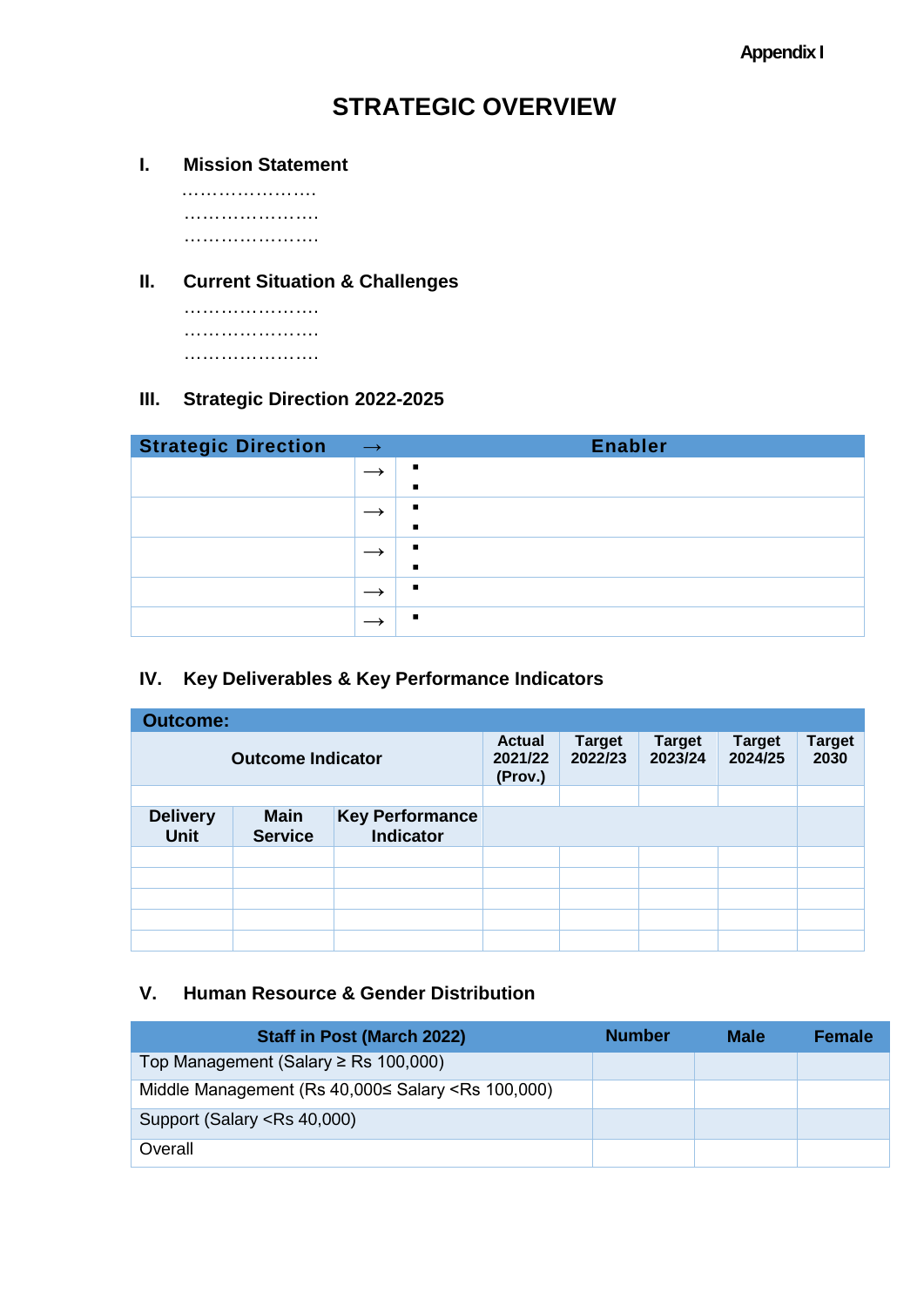# **Format For Expenditure Proposals**

# **VOTE XX: XXX**

# **FINANCIAL RESOURCES**

### **Summary by Economic Categories** Rs 000

| Code | <b>Economic Categories</b>             | 2021/22<br><b>Estimates</b> | 2021/22<br><b>Revised</b><br><b>Estimates</b> | 2022/23<br><b>Estimates</b> | 2023/24<br><b>Planned</b> | 2024/25<br><b>Planned</b> |
|------|----------------------------------------|-----------------------------|-----------------------------------------------|-----------------------------|---------------------------|---------------------------|
|      | VOTE XX: XXX                           |                             |                                               |                             |                           |                           |
|      | <b>Recurrent Expenditure</b>           |                             |                                               |                             |                           |                           |
| 20   | Allowance to Minister                  |                             |                                               |                             |                           |                           |
| 21   | <b>Compensation of Employees</b>       |                             |                                               |                             |                           |                           |
| 22   | Goods and Services                     |                             |                                               |                             |                           |                           |
| 24   | Interest                               |                             |                                               |                             |                           |                           |
| 25   | <b>Subsidies</b>                       |                             |                                               |                             |                           |                           |
| 26   | Grants                                 |                             |                                               |                             |                           |                           |
| 27   | Social Benefits                        |                             |                                               |                             |                           |                           |
| 28   | Other Expense                          |                             |                                               |                             |                           |                           |
|      | <b>Capital Expenditure</b>             |                             |                                               |                             |                           |                           |
| 26   | Grants                                 |                             |                                               |                             |                           |                           |
| 28   | Other Expense                          |                             |                                               |                             |                           |                           |
| 31   | Acquisition of Non-Financial Assets    |                             |                                               |                             |                           |                           |
| 32   | <b>Acquisition of Financial Assets</b> |                             |                                               |                             |                           |                           |

### **Summary by Sub-Heads** Rs 000

| <b>Details</b>               | 2021/22<br><b>Estimates</b> | 2021/22<br><b>Revised</b><br><b>Estimates</b> | 2022/23<br><b>Estimates</b> | 2023/24<br><b>Planned</b> | 2024/25<br><b>Planned</b> |
|------------------------------|-----------------------------|-----------------------------------------------|-----------------------------|---------------------------|---------------------------|
| $\text{Sub-Head XX1:} \dots$ |                             |                                               |                             |                           |                           |
| Sub-Head $XX2$ :             |                             |                                               |                             |                           |                           |
| Sub-Head XX3:                |                             |                                               |                             |                           |                           |
| <b>TOTAL</b>                 |                             |                                               |                             |                           |                           |

# **Sub-Head XX1:** ... **Rs** 000

| Item No. | <b>Details</b>                   | 2021/22<br><b>Estimates</b> | 2021/22<br><b>Revised</b><br><b>Estimates</b> | 2022/23<br><b>Estimates</b> | 2023/24<br><b>Planned</b> | 2024/25<br><b>Planned</b> |
|----------|----------------------------------|-----------------------------|-----------------------------------------------|-----------------------------|---------------------------|---------------------------|
|          | <b>Recurrent Expenditure</b>     |                             |                                               |                             |                           |                           |
| 20       | <b>Allowance to Minister</b>     |                             |                                               |                             |                           |                           |
| 20100    | <b>Annual Allowance</b>          |                             |                                               |                             |                           |                           |
| 21       | <b>Compensation of Employees</b> |                             |                                               |                             |                           |                           |
| 21110    | <b>Personal Emoluments</b>       |                             |                                               |                             |                           |                           |
| .001     | <b>Basic Salary</b>              |                             |                                               |                             |                           |                           |
| .002     | Salary Compensation              |                             |                                               |                             |                           |                           |
| .009     | End-of-year Bonus                |                             |                                               |                             |                           |                           |
| 21111    | <b>Other Staff Costs</b>         |                             |                                               |                             |                           |                           |
| .002     | <b>Travelling and Transport</b>  |                             |                                               |                             |                           |                           |
| .100     | Overtime                         |                             |                                               |                             |                           |                           |
| 21210    | <b>Social Contributions</b>      |                             |                                               |                             |                           |                           |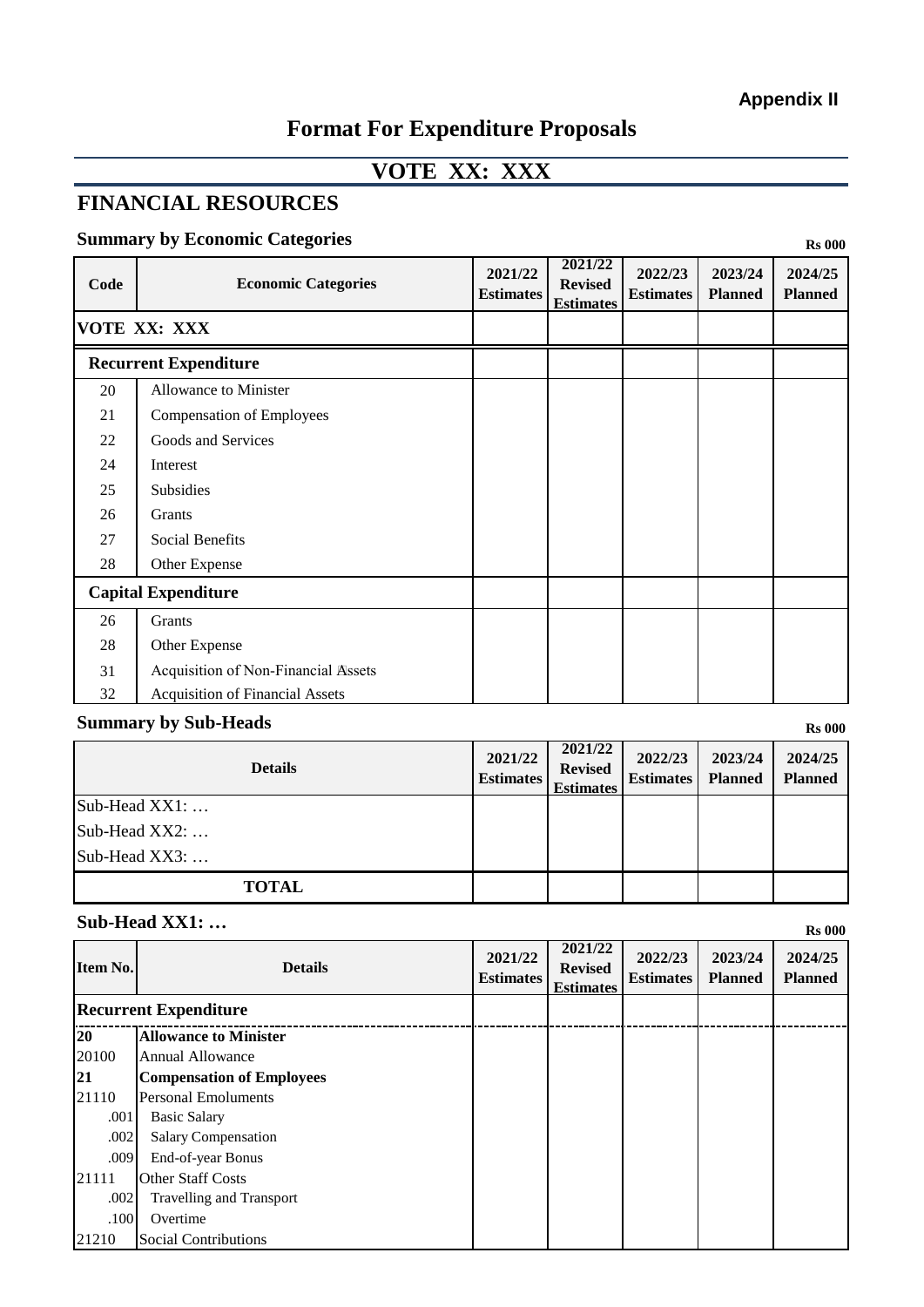| VOTE XX: XXX |                                                  |               |                  |                  |                  |                |                |  |  |  |  |
|--------------|--------------------------------------------------|---------------|------------------|------------------|------------------|----------------|----------------|--|--|--|--|
|              |                                                  |               |                  |                  |                  |                | <b>Rs</b> 000  |  |  |  |  |
|              |                                                  |               | 2021/22          | 2021/22          | 2022/23          | 2023/24        | 2024/25        |  |  |  |  |
| Item No.     | <b>Details</b>                                   |               | <b>Estimates</b> | <b>Revised</b>   | <b>Estimates</b> | <b>Planned</b> | <b>Planned</b> |  |  |  |  |
| 22           | <b>Goods and Services</b>                        |               |                  | <b>Estimates</b> |                  |                |                |  |  |  |  |
| 22010        | Cost of Utilities                                |               |                  |                  |                  |                |                |  |  |  |  |
| .002         | Telephone                                        |               |                  |                  |                  |                |                |  |  |  |  |
| 22020        | Fuel and Oil                                     |               |                  |                  |                  |                |                |  |  |  |  |
| .001         | Vehicles                                         |               |                  |                  |                  |                |                |  |  |  |  |
| 22030        | Rent                                             |               |                  |                  |                  |                |                |  |  |  |  |
| .001         | Rental of Building                               |               |                  |                  |                  |                |                |  |  |  |  |
|              | .002 Rental of Parking Slots                     |               |                  |                  |                  |                |                |  |  |  |  |
| 22040        | Office Equipment and Furniture                   |               |                  |                  |                  |                |                |  |  |  |  |
| .001         | Office Equipment                                 |               |                  |                  |                  |                |                |  |  |  |  |
|              |                                                  |               |                  |                  |                  |                |                |  |  |  |  |
| 22050        | <b>Office Expenses</b><br><b>Office Sundries</b> |               |                  |                  |                  |                |                |  |  |  |  |
| .003         |                                                  |               |                  |                  |                  |                |                |  |  |  |  |
| 22060        | Maintenance                                      |               |                  |                  |                  |                |                |  |  |  |  |
| .001         | <b>Building</b>                                  |               |                  |                  |                  |                |                |  |  |  |  |
| 22090        | Security                                         |               |                  |                  |                  |                |                |  |  |  |  |
| .001         | <b>Security Services</b>                         |               |                  |                  |                  |                |                |  |  |  |  |
| 22900        | Other Goods and Services                         |               |                  |                  |                  |                |                |  |  |  |  |
| .001         | Uniforms                                         |               |                  |                  |                  |                |                |  |  |  |  |
| 25           | <b>Subsidies</b>                                 |               |                  |                  |                  |                |                |  |  |  |  |
| 25210        | Non Financial Private Enterprises                |               |                  |                  |                  |                |                |  |  |  |  |
| .XXX         |                                                  |               |                  |                  |                  |                |                |  |  |  |  |
| 26           | <b>Grants</b>                                    |               |                  |                  |                  |                |                |  |  |  |  |
| 26313        | Extra-Budgetary Units                            |               |                  |                  |                  |                |                |  |  |  |  |
|              | .XXX                                             |               |                  |                  |                  |                |                |  |  |  |  |
| 27           | <b>Social Benefits</b>                           |               |                  |                  |                  |                |                |  |  |  |  |
| 27210        | Social Assistance Benefits in cash               |               |                  |                  |                  |                |                |  |  |  |  |
| .XXX         |                                                  |               |                  |                  |                  |                |                |  |  |  |  |
| 28           | <b>Other Expense</b>                             |               |                  |                  |                  |                |                |  |  |  |  |
| 28211        | Transfers to non profit Institutions             |               |                  |                  |                  |                |                |  |  |  |  |
| .XXX         |                                                  |               |                  |                  |                  |                |                |  |  |  |  |
|              | <b>Capital Expenditure</b>                       |               |                  |                  |                  |                |                |  |  |  |  |
|              |                                                  | Project Value |                  |                  |                  |                |                |  |  |  |  |
|              |                                                  | <b>Rs</b> 000 |                  |                  |                  |                |                |  |  |  |  |
| 26           | <b>Grants</b>                                    |               |                  |                  |                  |                |                |  |  |  |  |
| 26323        | Extra-Budgetary Units                            |               |                  |                  |                  |                |                |  |  |  |  |
| XXX.         |                                                  |               |                  |                  |                  |                |                |  |  |  |  |
| 28           | <b>Other Expense</b>                             |               |                  |                  |                  |                |                |  |  |  |  |
| 28221        | Transfers to Non-Profit Institutions             |               |                  |                  |                  |                |                |  |  |  |  |
|              |                                                  |               |                  |                  |                  |                |                |  |  |  |  |
| XXX.         |                                                  |               |                  |                  |                  |                |                |  |  |  |  |
| 31           | <b>Acquisition of Non-Financial</b>              |               |                  |                  |                  |                |                |  |  |  |  |
| 31112        | Non-Residential Buildings                        |               |                  |                  |                  |                |                |  |  |  |  |
| .XXX         | .                                                |               |                  |                  |                  |                |                |  |  |  |  |
| 32           | <b>Acquisition Non-Financial</b>                 |               |                  |                  |                  |                |                |  |  |  |  |
| 32150        | Shares and Other Equity Sales                    |               |                  |                  |                  |                |                |  |  |  |  |
| .XXX         |                                                  |               |                  |                  |                  |                |                |  |  |  |  |
|              | <b>TOTAL</b>                                     |               |                  |                  |                  |                |                |  |  |  |  |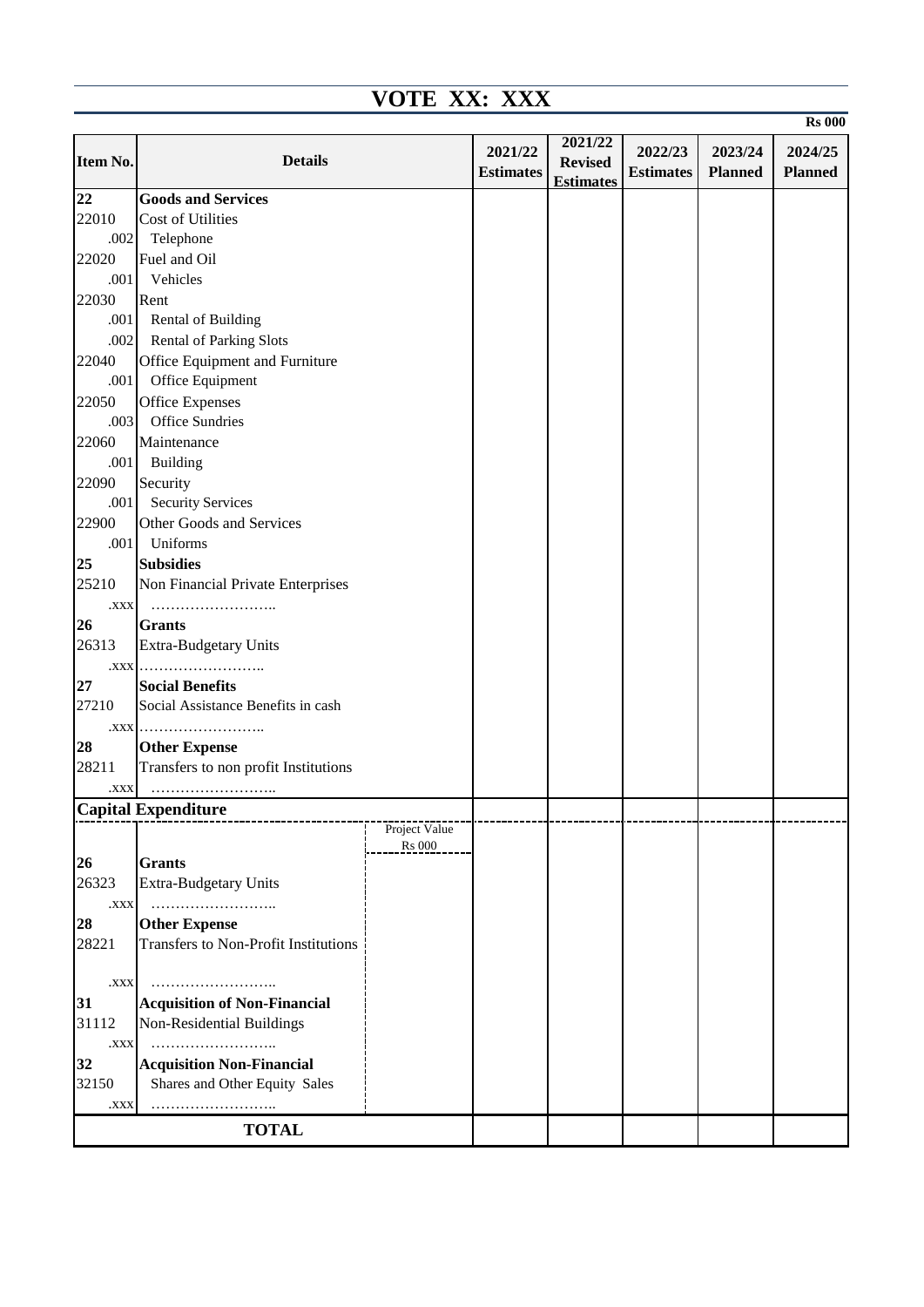# **VOTE XX: XXX**

|                 | Sub-Head XX2:<br><b>Rs 000</b>   |                  |                |                  |                |                |         |  |  |  |  |
|-----------------|----------------------------------|------------------|----------------|------------------|----------------|----------------|---------|--|--|--|--|
| <b>Item No.</b> | <b>Details</b>                   |                  | 2021/22        | 2021/22          | 2022/23        | 2023/24        | 2024/25 |  |  |  |  |
|                 |                                  | <b>Estimates</b> | <b>Revised</b> | <b>Estimates</b> | <b>Planned</b> | <b>Planned</b> |         |  |  |  |  |
|                 | <b>Recurrent Expenditure</b>     |                  |                |                  |                |                |         |  |  |  |  |
| 21              | <b>Compensation of Employees</b> |                  |                |                  |                |                |         |  |  |  |  |
| 21110           | <b>Personal Emoluments</b>       |                  |                |                  |                |                |         |  |  |  |  |
| .001            | <b>Basic Salary</b>              |                  |                |                  |                |                |         |  |  |  |  |
| .002            | Salary Compensation              |                  |                |                  |                |                |         |  |  |  |  |
| .009            | End-of-year Bonus                |                  |                |                  |                |                |         |  |  |  |  |
| 21111           | <b>Other Staff Costs</b>         |                  |                |                  |                |                |         |  |  |  |  |
| .002            | <b>Travelling and Transport</b>  |                  |                |                  |                |                |         |  |  |  |  |
| 21210           | <b>Social Contributions</b>      |                  |                |                  |                |                |         |  |  |  |  |
| 22              | <b>Goods and Services</b>        |                  |                |                  |                |                |         |  |  |  |  |
| 22010           | Cost of Utilities                |                  |                |                  |                |                |         |  |  |  |  |
| .001            | Electricity and Gas Charges      |                  |                |                  |                |                |         |  |  |  |  |
| 22040           | Office Equipment and Furniture   |                  |                |                  |                |                |         |  |  |  |  |
| .001            | Office Equipment                 |                  |                |                  |                |                |         |  |  |  |  |
| 22900           | Other Goods and Services         |                  |                |                  |                |                |         |  |  |  |  |
| .001            | Uniforms                         |                  |                |                  |                |                |         |  |  |  |  |
| 26              | <b>Grants</b>                    |                  |                |                  |                |                |         |  |  |  |  |
| <b>XXXXX</b>    | .                                |                  |                |                  |                |                |         |  |  |  |  |
| <b>XXX.</b>     |                                  |                  |                |                  |                |                |         |  |  |  |  |
|                 | <b>Capital Expenditure</b>       |                  |                |                  |                |                |         |  |  |  |  |
|                 |                                  | Project Value    |                |                  |                |                |         |  |  |  |  |
| 26              | <b>Grants</b>                    | <b>Rs</b> 000    |                |                  |                |                |         |  |  |  |  |
| 26323           | <b>Extra-Budgetary Units</b>     |                  |                |                  |                |                |         |  |  |  |  |
| .XXX            |                                  |                  |                |                  |                |                |         |  |  |  |  |
|                 | <b>TOTAL</b>                     |                  |                |                  |                |                |         |  |  |  |  |
|                 |                                  |                  |                |                  |                |                |         |  |  |  |  |

### **Sub-Head XX3: ...** Rs 000

| <b>Item No.</b> | <b>Details</b>                      |                                | 2021/22          | 2021/22        | 2022/23          | 2023/24        | 2024/25        |
|-----------------|-------------------------------------|--------------------------------|------------------|----------------|------------------|----------------|----------------|
|                 |                                     |                                | <b>Estimates</b> | <b>Revised</b> | <b>Estimates</b> | <b>Planned</b> | <b>Planned</b> |
|                 | <b>Recurrent Expenditure</b>        |                                |                  |                |                  |                |                |
| 21              | <b>Compensation of Employees</b>    |                                |                  |                |                  |                |                |
| 21110           | <b>Personal Emoluments</b>          |                                |                  |                |                  |                |                |
| .001            | <b>Basic Salary</b>                 |                                |                  |                |                  |                |                |
| .002            | Salary Compensation                 |                                |                  |                |                  |                |                |
| 21111           | <b>Other Staff Costs</b>            |                                |                  |                |                  |                |                |
| .002            | Travelling and Transport            |                                |                  |                |                  |                |                |
| .200            | <b>Staff Welfare</b>                |                                |                  |                |                  |                |                |
| 21210           | Social Contributions                |                                |                  |                |                  |                |                |
| 22              | <b>Goods and Services</b>           |                                |                  |                |                  |                |                |
| 22010           | Cost of Utilities                   |                                |                  |                |                  |                |                |
| .001            | Electricity and Gas Charges         |                                |                  |                |                  |                |                |
| 22030           | Rent                                |                                |                  |                |                  |                |                |
| .001            | Rental of Building                  |                                |                  |                |                  |                |                |
|                 | <b>Capital Expenditure</b>          |                                |                  |                |                  |                |                |
|                 |                                     | Project Value<br><b>Rs</b> 000 |                  |                |                  |                |                |
| 31              | <b>Acquisition of Non-Financial</b> |                                |                  |                |                  |                |                |
|                 | <b>Assets</b>                       |                                |                  |                |                  |                |                |
| 31122           | Other Machinery and Equipment       |                                |                  |                |                  |                |                |
| .802            | Acquisition of IT Equipment         |                                |                  |                |                  |                |                |
|                 |                                     |                                |                  |                |                  |                |                |
|                 | <b>TOTAL</b>                        |                                |                  |                |                  |                |                |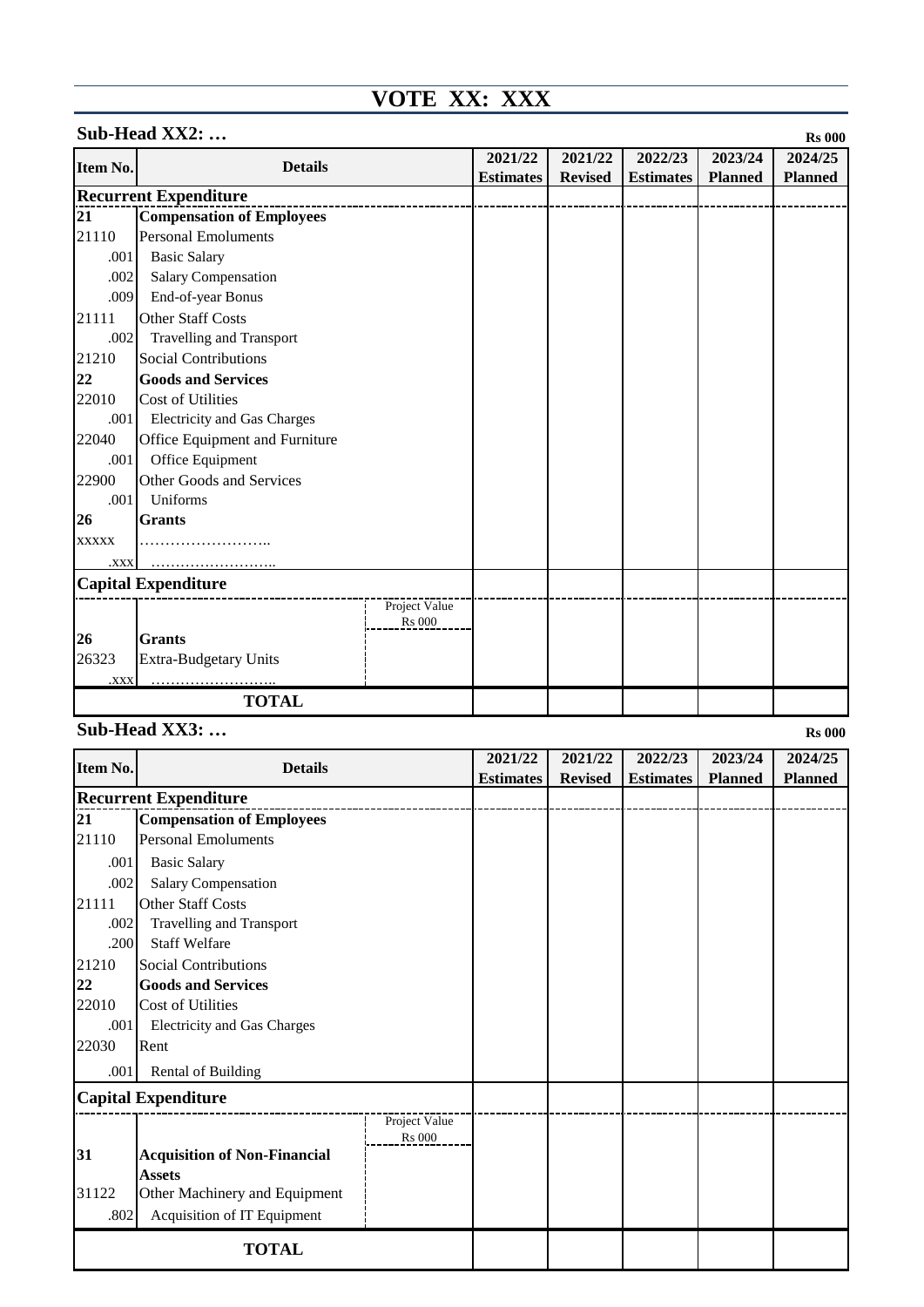# **VOTE XX: XXX**

# **HUMAN RESOURCES**

| <b>SN</b>      | <b>Position Titles</b>               | In Post  | <b>Funded</b> |         |  |  |
|----------------|--------------------------------------|----------|---------------|---------|--|--|
|                |                                      | $Mar-21$ | 2021/22       | 2022/23 |  |  |
| VOTE XX: XXX   |                                      |          |               |         |  |  |
| Sub-Head XX1:  |                                      |          |               |         |  |  |
| $\mathbf{1}$   | Minister                             |          |               |         |  |  |
| $\overline{2}$ | Permanent Secretary                  |          |               |         |  |  |
| $\mathfrak{Z}$ | <b>Deputy Permanent Secretary</b>    |          |               |         |  |  |
| $\overline{4}$ | <b>Assistant Permanent Secretary</b> |          |               |         |  |  |
|                | .                                    |          |               |         |  |  |
|                |                                      |          |               |         |  |  |
|                | .                                    |          |               |         |  |  |
|                |                                      |          |               |         |  |  |
|                |                                      |          |               |         |  |  |
|                |                                      |          |               |         |  |  |
| Sub-Head XX2:  |                                      |          |               |         |  |  |
| $\mathbf{1}$   | Permanent Secretary                  |          |               |         |  |  |
| $\overline{c}$ | <b>Deputy Permanent Secretary</b>    |          |               |         |  |  |
| 3              | <b>Assistant Permanent Secretary</b> |          |               |         |  |  |
|                | .                                    |          |               |         |  |  |
|                |                                      |          |               |         |  |  |
|                |                                      |          |               |         |  |  |
|                |                                      |          |               |         |  |  |
|                | .                                    |          |               |         |  |  |
|                |                                      |          |               |         |  |  |
| Sub-Head XX3:  |                                      |          |               |         |  |  |
| $\mathbf{1}$   | Permanent Secretary                  |          |               |         |  |  |
| $\overline{c}$ | <b>Deputy Permanent Secretary</b>    |          |               |         |  |  |
| 3              | <b>Assistant Permanent Secretary</b> |          |               |         |  |  |
|                |                                      |          |               |         |  |  |
|                |                                      |          |               |         |  |  |
|                |                                      |          |               |         |  |  |
|                |                                      |          |               |         |  |  |
|                |                                      |          |               |         |  |  |
|                |                                      |          |               |         |  |  |
|                | <b>TOTAL</b>                         |          |               |         |  |  |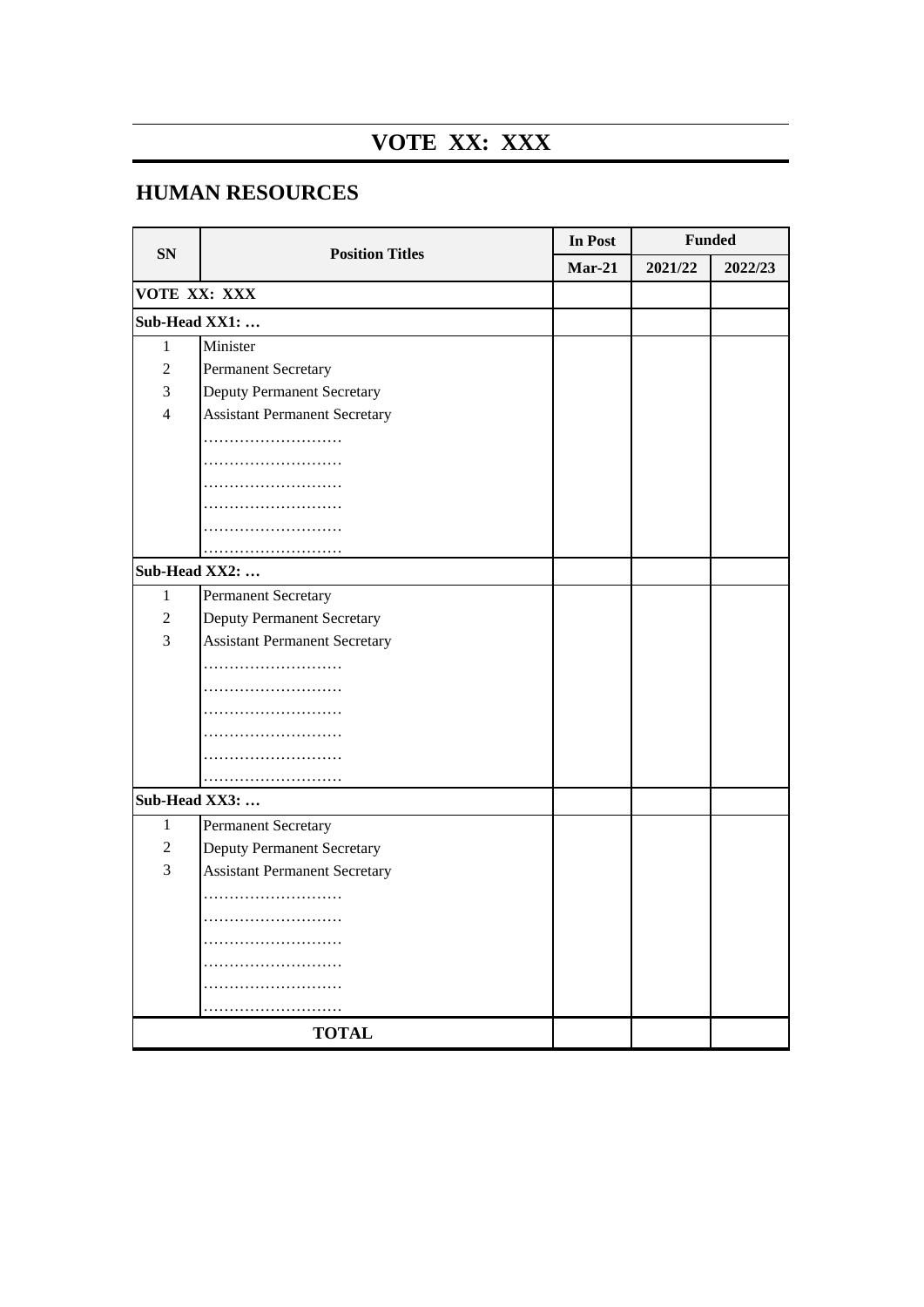#### **Appendix III**

#### **Human Resource Proposals 2022/23**

*(Annual Costing)*

|                                 | State:<br>No. of<br>Entry $(E)$ |                                           | In Post<br><b>Additional</b><br>No. of<br><b>March 2022</b><br><b>Posts</b><br><b>Officers</b> |                          | <b>Unfilled Funded Positions</b><br>(31 March 2022) |               |                      |                      | <b>New Requests</b> |                                                |                 |                | <b>Total Proposed</b>    |                 |                      |                 |                         |
|---------------------------------|---------------------------------|-------------------------------------------|------------------------------------------------------------------------------------------------|--------------------------|-----------------------------------------------------|---------------|----------------------|----------------------|---------------------|------------------------------------------------|-----------------|----------------|--------------------------|-----------------|----------------------|-----------------|-------------------------|
| <b>Position Titles</b>          | or                              | Posts as<br>per CEO<br>Promotiona<br>2022 |                                                                                                | <b>Funded</b><br>2021/22 | <b>Approved</b>                                     | <b>Number</b> | Costing              | retiring             |                     | <b>Promotional Grade</b><br><b>Entry Grade</b> |                 | <b>Vacancy</b> | <b>Promotional Grade</b> |                 | <b>Entry Grade</b>   |                 | <b>Funded Positions</b> |
|                                 | 1(P) Grade                      |                                           |                                                                                                | during the<br>year       | (A)                                                 | (Rs)          | (up to<br>June 2023) | <b>Number</b><br>(B) | Costing<br>(Rs)     | <b>Number</b><br>(C)                           | Costing<br>(Rs) | <b>Status</b>  | <b>Number</b><br>(D)     | Costing<br>(Rs) | <b>Number</b><br>(E) | Costing<br>(Rs) | $(A+B+C+D+E)$           |
| <b>VOTE XX</b>                  |                                 |                                           |                                                                                                |                          |                                                     |               |                      |                      |                     |                                                |                 |                |                          |                 |                      |                 |                         |
| Sub-Head XX -101                |                                 |                                           |                                                                                                |                          |                                                     |               |                      |                      |                     |                                                |                 |                |                          |                 |                      |                 |                         |
| A. Staff on Establishment       |                                 |                                           |                                                                                                |                          |                                                     |               |                      |                      |                     |                                                |                 |                |                          |                 |                      |                 |                         |
| <b>Total (on Establishment)</b> |                                 |                                           |                                                                                                |                          |                                                     |               |                      |                      |                     |                                                |                 |                |                          |                 |                      |                 |                         |
| <b>B.</b> Others                |                                 |                                           |                                                                                                |                          |                                                     |               |                      |                      |                     |                                                |                 |                |                          |                 |                      |                 |                         |
| <b>Total (Others)</b>           |                                 |                                           |                                                                                                |                          |                                                     |               |                      |                      |                     |                                                |                 |                |                          |                 |                      |                 |                         |
|                                 |                                 |                                           |                                                                                                |                          |                                                     |               |                      |                      |                     |                                                |                 |                |                          |                 |                      |                 |                         |
| Sub-Head XX-102                 |                                 |                                           |                                                                                                |                          |                                                     |               |                      |                      |                     |                                                |                 |                |                          |                 |                      |                 |                         |
| A. Staff on Establishment       |                                 |                                           |                                                                                                |                          |                                                     |               |                      |                      |                     |                                                |                 |                |                          |                 |                      |                 |                         |
| <b>Total (on Establishment)</b> |                                 |                                           |                                                                                                |                          |                                                     |               |                      |                      |                     |                                                |                 |                |                          |                 |                      |                 |                         |
| <b>B.</b> Others                |                                 |                                           |                                                                                                |                          |                                                     |               |                      |                      |                     |                                                |                 |                |                          |                 |                      |                 |                         |
| <b>Total (Others)</b>           |                                 |                                           |                                                                                                |                          |                                                     |               |                      |                      |                     |                                                |                 |                |                          |                 |                      |                 |                         |

*Notes:*

1. All **costing** should be on an **annual** basis (13 months). However, for Promotional grades (both unfilled funded and new requests) **only annual topping** should be included.

2. Others include staff employed on contractual basis, STM, YEP, Advisers, etc.

3. Funded 2021/22 should include **only** positions approved in Budget 2021/22.

4. Additional Posts Approved during the year should include only those for which financial clearance were provided during FY 2021/22.

5. No. of Officers In Post as at 31 March 2022 should also **include** Officers on leave without pay and under interdiction.

6. Vacancy status - state only the date when vacancy reported/expected to be reported **or** advertised **or** interview carried out.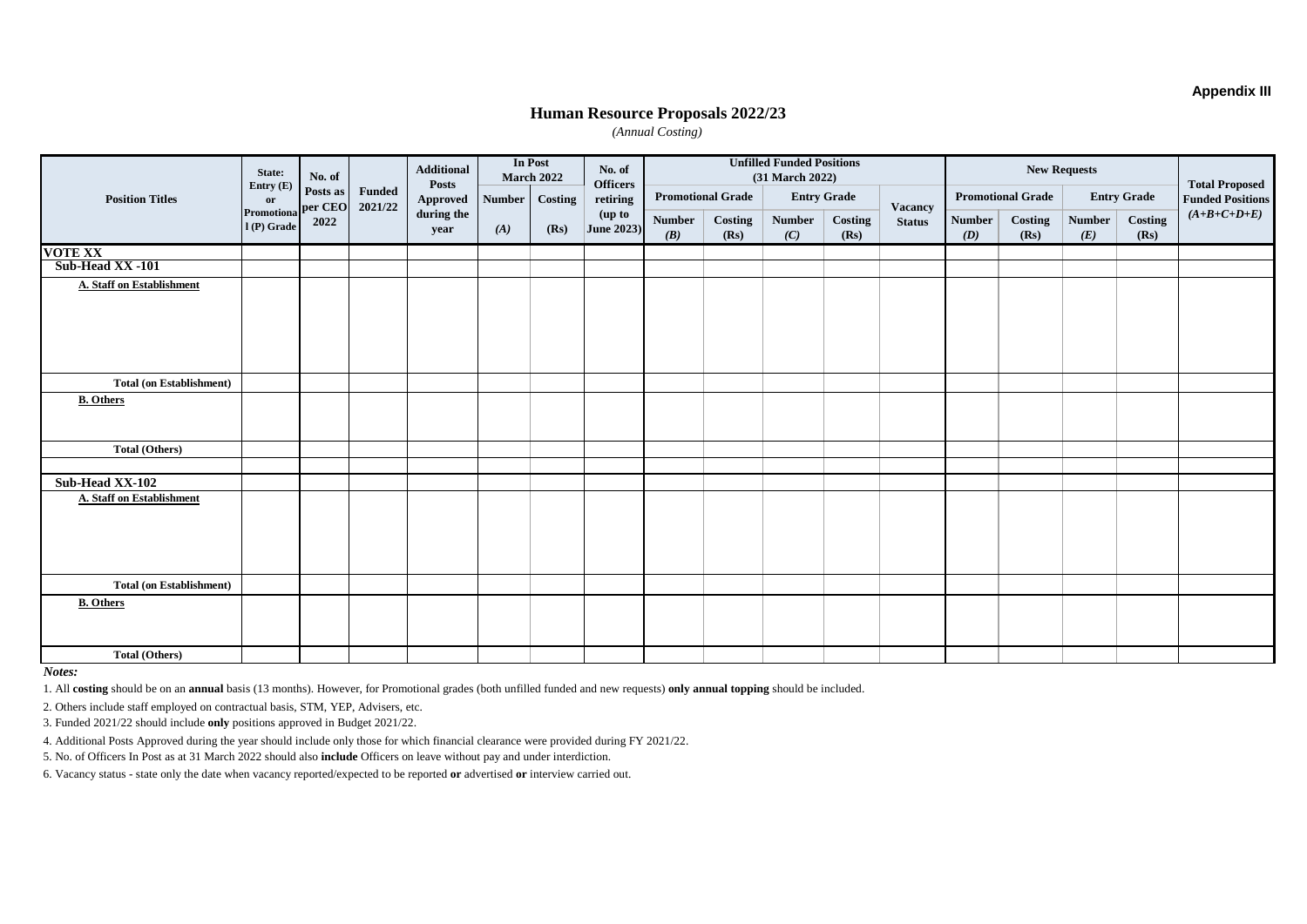# **Format for New Scheme/Measure**

- **Scheme /Measure:**
- **Objective/Purpose:**
- **Expected Economic and Social Benefits:**
- **Eligibility Criteria/Targeted Beneficiaries:**
- **Financial Implications and Financing Options:**
- **Implementing Agency:**
- **Implementation Timeframe:**
- **Monitorable Milestones:**
- **Proposal for Legislative Amendments** *(if any):*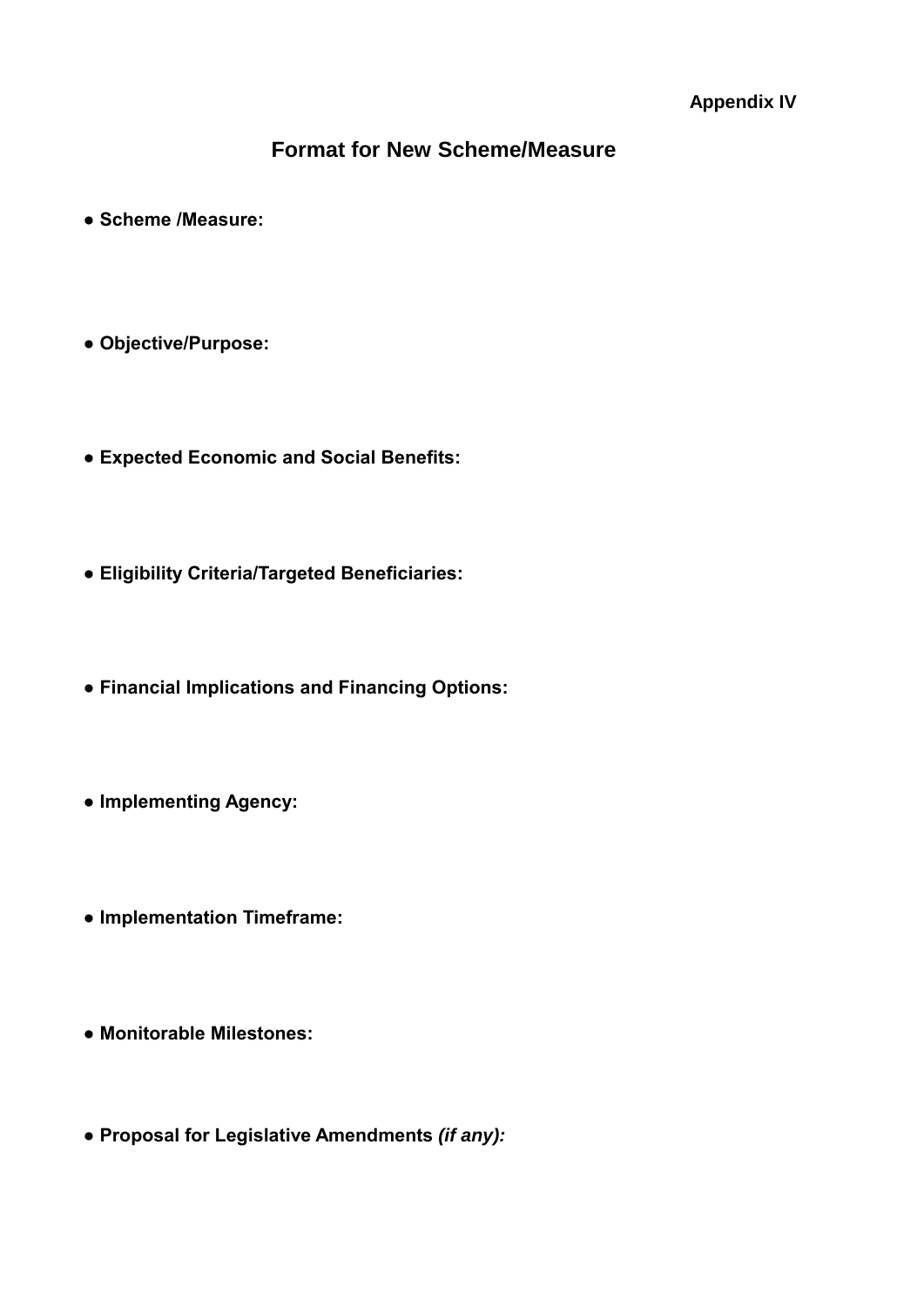# **Financial Information on Public Sector Bodies**

# **Name of Public Body:….......................................................**

## **Financial Performance**

|                               | <b>Revised</b><br><b>Estimates</b><br><b>Actual</b> |         | <b>Estimates</b> |         |         |                      |
|-------------------------------|-----------------------------------------------------|---------|------------------|---------|---------|----------------------|
|                               | 2020/21                                             | 2021/22 | 2021/22          | 2022/23 | 2023/24 | $202\overline{4/25}$ |
| <b>Revenue</b>                |                                                     |         |                  |         |         |                      |
| <b>Income from Operations</b> |                                                     |         |                  |         |         |                      |
| Income from Investments       |                                                     |         |                  |         |         |                      |
| <b>Grants from Government</b> |                                                     |         |                  |         |         |                      |
| <b>Other Revenue</b>          |                                                     |         |                  |         |         |                      |
| <b>Total Revenue (A)</b>      |                                                     | -       |                  |         |         |                      |
| <b>Expenditure</b>            |                                                     |         |                  |         |         |                      |
| <b>Recurrent Expenditure</b>  |                                                     |         |                  |         | -       |                      |
| Staff cost (Wage bill)        |                                                     |         |                  |         |         |                      |
| <b>Operating Expenses</b>     |                                                     |         |                  |         |         |                      |
| <b>Capital Expenditure</b>    |                                                     |         |                  |         |         |                      |
| <b>Total Expenditure (B)</b>  |                                                     |         |                  | -       | -       |                      |
| Surplus/(Deficits) (A-B)      |                                                     |         |                  |         | -       |                      |

## **Financial Position**

|                                         | <b>Actual</b> | <b>Revised</b> | <b>Estimates</b> |
|-----------------------------------------|---------------|----------------|------------------|
|                                         | 2020/21       | 2021/22        | 2022/23          |
| <b>Non-Current Assets</b>               |               |                |                  |
| Property, Plant and Equipment           |               |                |                  |
| <b>Other Non-Current Assets</b>         |               |                |                  |
| <b>Current Assets</b>                   |               |                |                  |
| Cash and Cash Equivalents               |               |                |                  |
| <b>Others Current Assets</b>            |               |                |                  |
| <b>Total Assests</b>                    | -             |                |                  |
| <b>Liabilities</b>                      |               |                |                  |
| <b>Borrowing from Government</b>        |               |                |                  |
| <b>Employee Benefits Obligations</b>    |               |                |                  |
| <b>Others Non-Current Liabilities</b>   |               |                |                  |
| <b>Capital and Reserves</b>             |               |                |                  |
| Share capital/General Fund              |               |                |                  |
| <b>Retained earnings</b>                |               |                |                  |
| <b>Other Reserves</b>                   |               |                |                  |
|                                         |               |                |                  |
| <b>Total Equity and Liabilities</b>     |               |                |                  |
|                                         |               |                |                  |
| <b>Other Information:</b>               |               |                |                  |
| No. of Employees (March 2022)           |               |                |                  |
| <b>Pension Obligations (Rs Million)</b> |               |                |                  |

*Rs Million*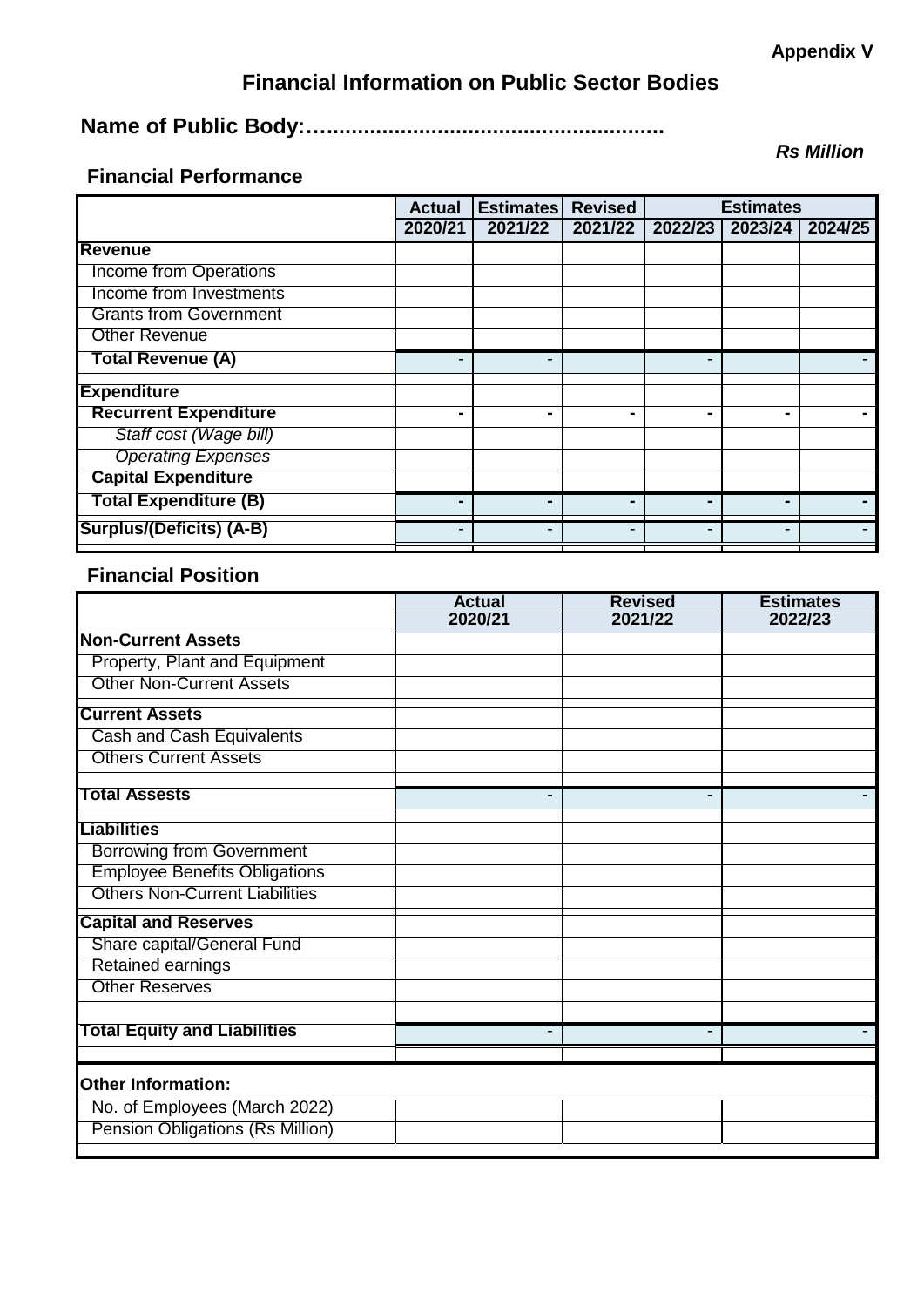## **Format for Revenue Estimates**

### **MINISTRY/DEPARTMENT ...……………..……..................**

### **Recurrent Revenue Estimates**

**Rs 000**

| Item No./            |             | 2021/22          |                             | O/w arrears as | <b>Estimates</b> | Planned |  |         |  |                 |                           |
|----------------------|-------------|------------------|-----------------------------|----------------|------------------|---------|--|---------|--|-----------------|---------------------------|
| Sub-item<br>(Note 1) | Description | <b>Estimates</b> | Revised<br><b>Estimates</b> | at Feb 2022    |                  |         |  | 2022/23 |  | 2023/24 2024/25 | Main assumptions (Note 2) |
|                      |             |                  |                             |                |                  |         |  |         |  |                 |                           |
|                      |             |                  |                             |                |                  |         |  |         |  |                 |                           |
|                      |             |                  |                             |                |                  |         |  |         |  |                 |                           |

# **Capital Revenue Estimates (Grants from Foreign Countries and International Organisations)**

**Rs 000** Estimates 2021/22 Planned Estimates  $\left| \begin{array}{c} \text{Revised} \\ - \end{array} \right|$ Estimates 2022/23 2023/24 2024/25 Item No./ Sub-item (Note 1) **Description** *Main assumptions (Note 2)*

Note (1): Estimates of revenue for FY 2022/23 and subsequent two years should be worked out for **Officer-in-Charge of Finance Section:**<br>Note (1): Estimates of revenue for FY 2022/23 and subsequent two years should be worke revenue item (including sub-items) based on existing policies.

Note (2): The assumptions used in arriving at your estimates should be clearly stated and submitted in Supervising Officer of Ministry/Department separate attachments, together with your workings.

Signature:

Tel. No.:

Signature:

Date: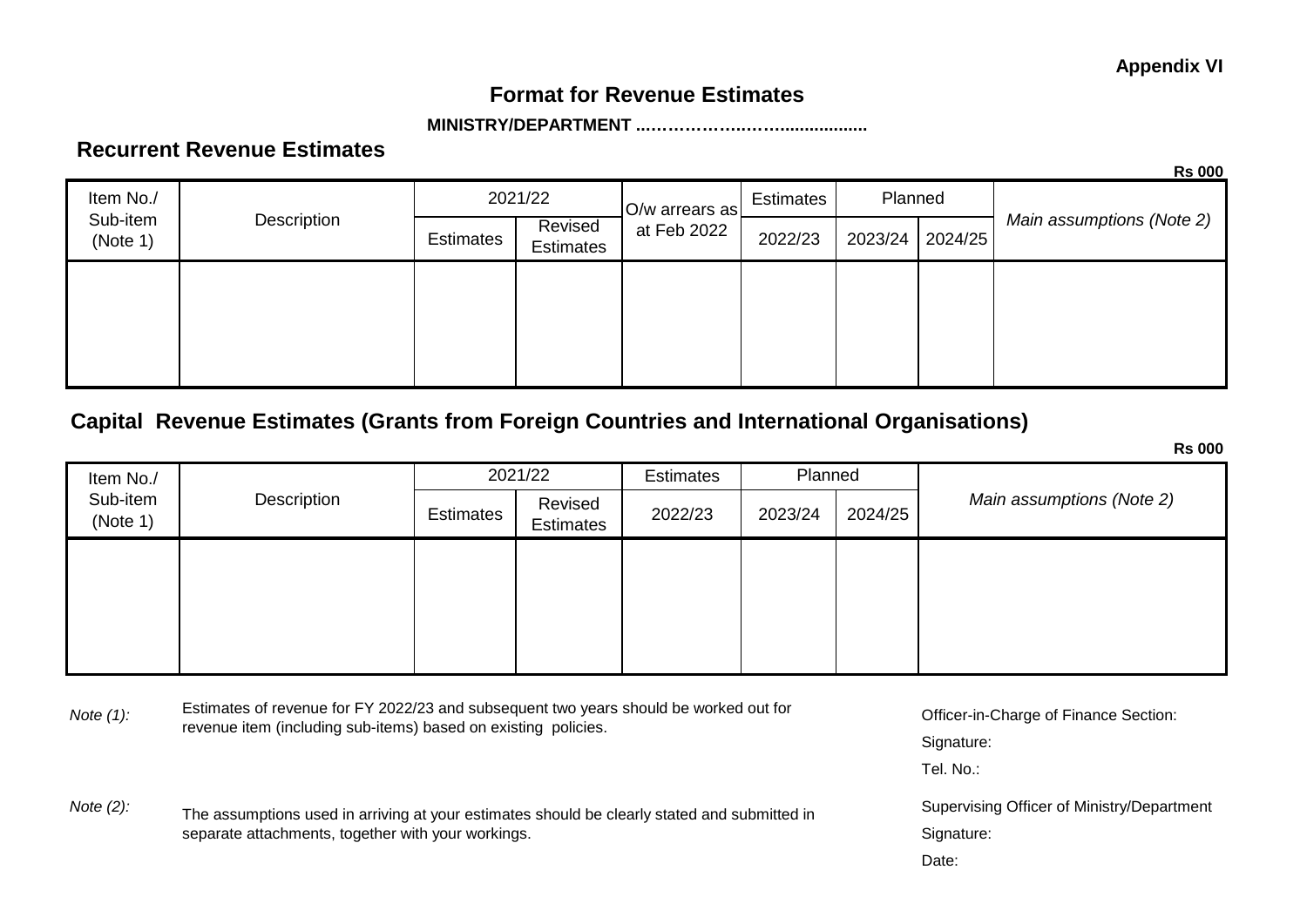### MINISTRY OF FINANCE, ECONOMIC PLANNING AND DEVELOPMENT  $S<sub>so</sub>$  (smsts)

| SECTOR MINISTRY SUPPORT TEAMS (SMSTs) |  |  |
|---------------------------------------|--|--|
|---------------------------------------|--|--|

|                                                                      | <b>Responsible Officer &amp;</b>            |                           |                             |                                        |  |
|----------------------------------------------------------------------|---------------------------------------------|---------------------------|-----------------------------|----------------------------------------|--|
| <b>Sector</b>                                                        | <b>Contact Details</b>                      | <b>Team member</b>        | Tel No. 260 1300<br>Ext No. | <b>Email Address</b>                   |  |
|                                                                      | Tel No. 260 1300                            |                           |                             |                                        |  |
| SOCIAL PROTECTION AND ECONOMIC EMPOWERMENT                           |                                             |                           |                             |                                        |  |
|                                                                      |                                             |                           |                             |                                        |  |
| Social Security                                                      | Mrs R. Ramchurn (LA)                        | Ms M. Seetaram [A]        | Ext 5242                    | maseetaram@govmu.org                   |  |
|                                                                      | Ext 5281                                    | Mrs T. Pahladi (PFOO)     | Ext 5323                    | tpahladi@govmu.org                     |  |
| Social Integration                                                   | rramchurn@govmu.org                         |                           |                             |                                        |  |
|                                                                      |                                             |                           |                             |                                        |  |
| EDUCATION & PUBLIC SERVICE, ADMINISTRATIVE AND INSTITUTIONAL REFORMS |                                             |                           |                             |                                        |  |
| Education , Tertiary Education, Science and                          | Mr C. Paddia (LA)                           | Ms R. Docile [A]          | Ext 5291                    | pdocile@govmu.org                      |  |
| Technology                                                           | Ext 3211                                    | Mr M. Marimootoo [A]      | Ext 3213                    | mmarimootoo@govmu.org                  |  |
| Public Service, Administrative and                                   | cpaddia@govmu.org                           | Mr R. Jugroop (AMFO)      | Ext 5372                    | rjugroop@govmu.org                     |  |
| <b>Instituitional Reforms</b>                                        |                                             | Mrs S. Ramasubhoo (PFOO)  | Ext 5292                    | sramasubhoo@govmu.org                  |  |
| LABOUR INDUSTRIAL RELATIONS AND EMPLOYMENT                           |                                             |                           |                             |                                        |  |
| Labour, Human Resources Development                                  |                                             | Mrs P. Ramjutton [A]      | Ext 3112                    | pramjutton@govmu.org                   |  |
| and Training                                                         | Mr. D. Trilok (LA)                          | Mrs. S. Ramasubhoo (PFOO) | Ext 5292                    | sramasubhoo@govmu.org                  |  |
|                                                                      | Ext 0102                                    | Mrs P. Bhantooa [A]       | Ext 5270                    | pbhantooa@govmu.org                    |  |
| Youth Empowerment                                                    | ltrilok@govmu.org                           | Mrs F. Codabux (FO)       | Ext 5380                    | fcodabux@govmu.org                     |  |
|                                                                      |                                             |                           |                             |                                        |  |
| <b>HEALTH AND WELLNESS &amp; LOCAL GOVERNMENT</b>                    |                                             |                           |                             |                                        |  |
|                                                                      |                                             | Mrs S. Bhaukaurally [A]   | Ext 5040                    | shabhaukaurally@govmu.org              |  |
| <b>Health and Wellness</b>                                           |                                             | Mr. Y. Fakoo [A]          | Ext 5331                    | yfakoo@govmu.org                       |  |
|                                                                      | Mr R. Sultoo (LA)                           | Mrs D. Chaton (PFOO)      | Ext 5290                    | mpedaloo@govmu.org                     |  |
| Local Government & Fire Services                                     | Ext 1358                                    | Mr S. Aukhjee [A]         | Ext 3153                    | saukhjee@govmu.org                     |  |
|                                                                      | rsultoo@govmu.org                           | Mr. Y. Fakoo [A]          | Ext 5331                    | yfakoo@govmu.org                       |  |
| Disaster and Risk Management                                         |                                             | Mrs T. Pahladi (PFOO)     | Ext 5323                    | tpahladi@govmu.org                     |  |
| Meteorological Service                                               |                                             | Mrs S. Chammun (AFO)      | Ext 5343                    | schammun@govmu.org                     |  |
| HOUSING, LAND USE PLANNING, RODRIGUES AND AGALEGA                    |                                             |                           |                             |                                        |  |
|                                                                      |                                             | Mr S. Majie [A]           |                             |                                        |  |
| Housing and Land Use Planning                                        |                                             | Mr R. Jugroop (AMFO)      | Ext 5303<br>Ext 5372        | smajie@govmu.org<br>rjugroop@govmu.org |  |
|                                                                      | Mr P. Benee (LA)<br>Ext 1304                |                           |                             |                                        |  |
| Rodrigues and Regional Assembly (RRA)                                | pbenee@govmu.org                            | Mrs J.Govinden [A]        | Ext 5048                    | jgovinden@govmu.org                    |  |
| Agalega and Outer Islands                                            |                                             | Mr V. Kallychurn (AFO)    | Ext 2082                    | vkallychurn@govmu.org                  |  |
| <b>ENVIRONMENT &amp; SUSTAINABLE DEVELOPMENT</b>                     |                                             |                           |                             |                                        |  |
|                                                                      |                                             |                           |                             |                                        |  |
| Sustainable Development                                              | Mrs W. Elahee-Doomun (LA)                   | Ms. P. Ujoodha [A]        | Ext 3093                    | pujoodha@govmu.org                     |  |
| (Environment)                                                        | Ext 3091                                    | Mrs N. Koonjul (Ag. PFOO) | Ext 5061                    | nkoonjul@govmu.org                     |  |
|                                                                      | welahee-doomun@govmu.org Ms A. Nothoo (STM) |                           | Ext 3093                    | anothoo@govmu.org                      |  |
| <b>ENERGY &amp; PUBLIC UTILITIES AND PROCUREMENT</b>                 |                                             |                           |                             |                                        |  |
|                                                                      | Mrs S. Appanah (LA)                         | Mr H.R Urdhin [A]         | Ext 2083                    | hurdhin@govmu.org                      |  |
| Energy & Public Utilities                                            | Ext 2070                                    | Ms N. Jory [A]            | Ext 2081                    | njory@govmu.org                        |  |
| Procurement including IRP Issues                                     | sappanah@govmu.org                          | Mrs M. Mohesowa (FO)      | Ext 5346                    | mmohesowa@govmu.org                    |  |
| NATIONAL INFRASTRUCTURE & LAND TRANSPORT                             |                                             |                           |                             |                                        |  |
|                                                                      |                                             |                           |                             |                                        |  |
| National Infrastructure & community                                  |                                             | Ms J. Oogur [A]           | Ext 0201                    | jkoogur@govmu.org                      |  |
| Development                                                          |                                             | Mr D. Mathoora [A]        | Ext 5090                    | dmathoora@govmu.org                    |  |
|                                                                      | Mr A. Ramdhany (LA)                         | Ms N. Gopal [A]           | Ext 0200                    | nsgopal@govmu.org                      |  |
|                                                                      | Ext 1420                                    | Mr D. Ramkissoon [A]      | Ext 2092                    | darshan34d@hotmail.com                 |  |
|                                                                      | aramdhany@govmu.org                         | Mrs I. Udhin (PFOO)       | Ext 3110                    | iudhin@govmu.org                       |  |
| Land Transport and Light Rail                                        |                                             | Mrs T. Gopaul (FO)        | Ext 8312                    | tgopaul@govmu.org                      |  |
|                                                                      |                                             | Mr. V.Dilchand (AFO)      | Ext 2095                    | vdilchand@govmu.org                    |  |
| FOREIGN AFFAIRS & BILATERAL AGREEMENT AND ECONOMIC COOPERATION       |                                             |                           |                             |                                        |  |
|                                                                      |                                             |                           |                             |                                        |  |
| <b>SMST Foreign Affairs</b>                                          |                                             | Mrs H. Rojoa [A]          | Ext 1022                    | bhrojoa@govmu.org                      |  |
| BA & Economic Cooperation: China, India,                             | Mrs N. Teeluckdary (LA)                     | Mr S. Allykhan [A]        | Ext 1015                    | saallykhan@govmu.org                   |  |
| World Bank, IMF, AFDB                                                | Ext 1024                                    | Ms M. Tse Sik Sun (FO)    | Ext 5349                    | mtsesiksun@govmu.org                   |  |
| Commonwealth Secretariat                                             | nmotee@govmu.org                            | Mr H. Kandhayasing (STM)  | Ext 1018                    | harshadkand@gmail.com                  |  |
|                                                                      |                                             |                           |                             |                                        |  |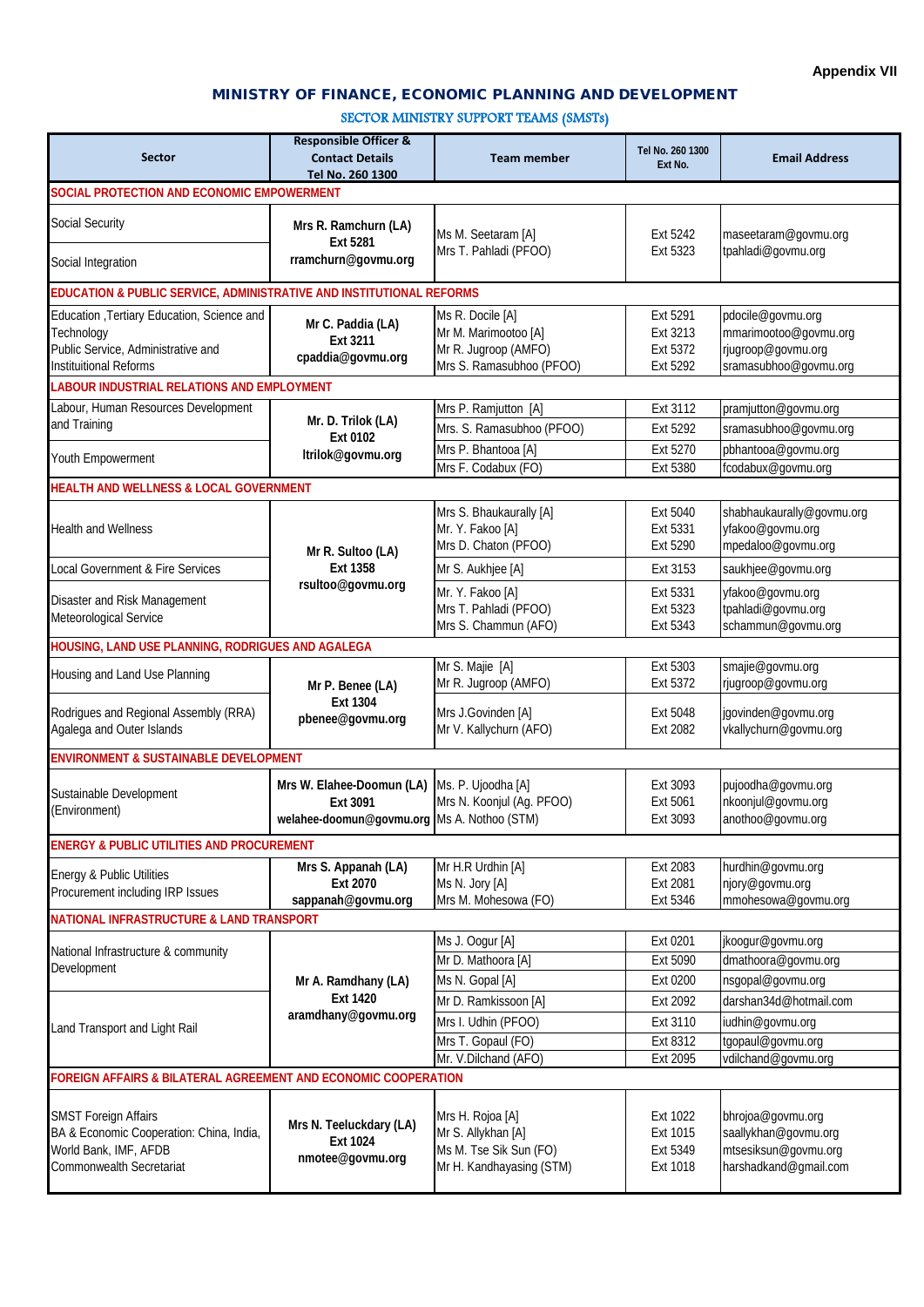|                                                                 | <b>Responsible Officer &amp;</b>               |                                                | Tel No. 260 1300            |                                        |  |
|-----------------------------------------------------------------|------------------------------------------------|------------------------------------------------|-----------------------------|----------------------------------------|--|
| <b>Sector</b>                                                   | <b>Contact Details</b>                         | <b>Team member</b>                             | Ext No.                     | <b>Email Address</b>                   |  |
|                                                                 | Tel No. 260 1300                               |                                                |                             |                                        |  |
| <b>ARTS &amp; CULTURAL HERITAGE</b>                             |                                                |                                                |                             |                                        |  |
|                                                                 | Mrs T. Nathoo [LA]                             |                                                |                             |                                        |  |
| Arts & Creative Industry                                        | Ext 3151                                       | Mrs S. Mamode Hosmun [A]                       | Ext 3210                    | sbmamodehosmun@govmu.org               |  |
|                                                                 | tnathoo@govmu.org                              | Mrs D. Chaton (PFOO)                           | Ext 5290                    | mpedaloo@govmu.org                     |  |
| FINANCIAL SERVICES, AML/CFT AND CBRD                            |                                                |                                                |                             |                                        |  |
| <b>Financial Services</b>                                       |                                                |                                                |                             |                                        |  |
| National Committee on AML/ CFT                                  | Mr K. Seebundhun (LA)                          | Ms M. Ghoorah [A]                              | Ext 1021                    | meramsamy@govmu.org                    |  |
| Corporate & Business Registration Dept.                         | 260 1354 (Ext 3232)                            | Mr A. Ramsarrun [A]                            | Ext 1012                    | aramsarrun@govmu.org                   |  |
| Office of the Ombudsperson for Financial                        | kseebundhun@govmu.org                          | Ms M. Tse Sik Sun (FO)                         | Ext 5349                    | mtsesiksun@govmu.org                   |  |
| Services                                                        |                                                |                                                |                             |                                        |  |
| <b>COMMERCE &amp; CONSUMER PROTECTION</b>                       |                                                |                                                |                             |                                        |  |
| Commerce and Consumer Protection                                |                                                |                                                |                             |                                        |  |
| (including STC & CCM issues)                                    | Ms H. Choolhye (LA)                            | Mrs S. Bedacee [A]                             | Ext 5091                    | sbedacee@govmu.org                     |  |
| Ease of doing business (including Freeport                      | Ext 5332                                       | Mrs N. Koonjul (PFOO)                          | Ext 5061                    | nkoonjul@govmu.org                     |  |
| Sector)                                                         | hchoolhye@govmu.org                            | Mr R. Jugroop (AMFO)                           | Ext 5372                    | rjugroop@govmu.org                     |  |
| Economic Development Board                                      |                                                |                                                |                             |                                        |  |
| TOURISM & INTERNATIONAL AFFAIRS & REGIONAL ECONOMIC DEVELOPMENT |                                                |                                                |                             |                                        |  |
| Tourism                                                         |                                                |                                                |                             |                                        |  |
| International Affairs & Regional Economic                       | Mrs L. Kalloo-Munnohur (LA) Mr S. Allykhan [A] |                                                | Ext 1015                    | saallykhan@govmu.org                   |  |
| Development (SADC, COMESA, African                              | Ext 0901                                       | Ms S. Ramprosand [A]                           | Ext 0903                    | sramprosand@govmu.org                  |  |
| Union, UN & UNDP)                                               | Ikalloo@govmu.org                              | Mr R. Jugroop (AMFO)                           | Ext 5372                    | rjugroop@govmu.org                     |  |
| INDUSTRIAL DEVELOPMENT, SMEs AND COOPERATIVES                   |                                                |                                                |                             |                                        |  |
|                                                                 | Ms H. Choolhye (LA)                            | Ms H. Kishtoo [A]                              | Ext 3182                    | hkishtoo@govmu.org                     |  |
| Industrial Development, SME's and                               | Ext 5332                                       | Mrs L. Baichoo (FO)                            | Ext 5060                    | lbaichoo@govmu.org                     |  |
| Cooperatives                                                    | hchoolhye@govmu.org                            | Mrs N. Koonjul (Ag. PFOO)                      | Ext 5061                    | nkoonjul@govmu.org                     |  |
| <b>AGRO INDUSTRY &amp; BLUE ECONOMY</b>                         |                                                |                                                |                             |                                        |  |
|                                                                 |                                                |                                                |                             |                                        |  |
| Agro-Industry and Food Security                                 | Mr V. Ramkelawon (LA)                          | Mrs G. Nunkoo-Neerut [A]                       | Ext 3152                    | gnunkoo@govmu.org                      |  |
|                                                                 | Ext 3191                                       | Mr S. Hurry (AMFO)                             | Ext 5400                    | sihurry@govmu.org                      |  |
| Blue Economy & Marine Resources                                 | viramkelawon@govmu.org                         | Ms N. Sairally [A]                             | Ext 5102                    | bnsairally@govmu.org                   |  |
| Fisheries & Shipping                                            |                                                | Mrs A. Canagareddy (FO)                        | Ext 5342                    | adcanagareddy@govmu.org                |  |
| PORT AND AIRPORT & EXTERNAL COMMUNICATION                       |                                                |                                                |                             |                                        |  |
| Port and Airport (incl. ARL)                                    | Mr C. Charitar (LA)                            | Mrs N. Codadeen [A]                            | Ext 3200                    | bncodadeen@govmu.org                   |  |
| <b>External Communications</b>                                  | Ext 0101                                       | Ms M. Tse Sik Sun (FO)                         | Ext 5349                    | mtsesiksun@govmu.org                   |  |
|                                                                 | ccharitar@govmu.org                            |                                                |                             |                                        |  |
| GENDER EQUALITY, DIGITAL TECHNOLOGY AND ARTIFICIAL INTELLIGENCE |                                                |                                                |                             |                                        |  |
| Gender Equality and Family Protection                           | Mrs R. Nohur [LA]                              | Ms Y. Chooraman [A]                            | Ext 1609                    | ychooramanun@govmu.org                 |  |
|                                                                 | Ext 3192                                       | Ms M. Tse Sik Sun (FO)                         | Ext 5349<br><b>EXI 3304</b> | mtsesiksun@govmu.org                   |  |
| Digital Technology, Communication and                           | rnohur@govmu.org                               | Ms A. Muslun [A]                               | $Evt$ 1400                  | amuslun@govmu.org                      |  |
| Innovation                                                      |                                                | Ms S. Ramasubhoo (PFOO)                        | Ext 5292                    | sramasubhoo@govmu.org                  |  |
| <b>SECURITY &amp; JUSTICE</b>                                   |                                                |                                                |                             |                                        |  |
|                                                                 |                                                | Mrs R. Rumzan-Maudarbaccus [A]                 | Ext 0202                    | rarumzan@govmu.org                     |  |
| Prime Minister's Office                                         | Mr A. Yearoo (LA)                              | Mrs Y. Madarbukus [A]                          | Ext 1011                    | ymadarbukus@govmu.org                  |  |
| Police Service & FSL                                            | 260 1356 (Ext 3101)                            | Mrs I.Udhin (PFOO)                             | Ext 3110                    | iudhin@govmu.org                       |  |
| <b>Government Printing</b>                                      | myearoo@govmu.org                              | Mrs N. Koonjul (Ag. PFOO)<br>Mr A. Mutty (AFO) | Ext 5061<br>Ext 5002        | nkoonjul@govmu.org<br>amutty@govmu.org |  |
| <b>JUDICIARY &amp; AGO (INCLUDING VOTE 1)</b>                   |                                                |                                                |                             |                                        |  |
| Judiciary                                                       |                                                | Ms P. Sookoowareea [A]                         | Ext 1010                    | psookoowareea@govmu.org                |  |
| Attorney General's Office                                       | Mr H. K. Bachoo [LA]                           | Mrs N. Koonjul (Ag. PFOO)                      | Ext 5061                    | nkoonjul@govmu.org                     |  |
| Other bodies under Vote 1 (excluding Office                     | Ext 3021                                       | Ms M. Tse Sik Sun (FO)                         | Ext 5349                    | mtsesiksun@govmu.org                   |  |
| of the Ombudsperson for Financial                               | hbachoo@govmu.org                              | Mrs L. Baichoo (FO)                            | Ext 5060                    | lbaichoo@govmu.org                     |  |
| Services)                                                       |                                                | Mr K. Seebaluck (STM)                          | Ext 2031                    | kseebaluck@govmu.org                   |  |

*Note: LA - Lead Analyst; A - Analyst / Senior Analyst; AMFO - Assistant Manager, Financial Operations; PFOO - Principal Financial Operations Officer;* 

 *FO - Financial Officer / Senior Financial Officer; AFO - Assistant Financial Officer*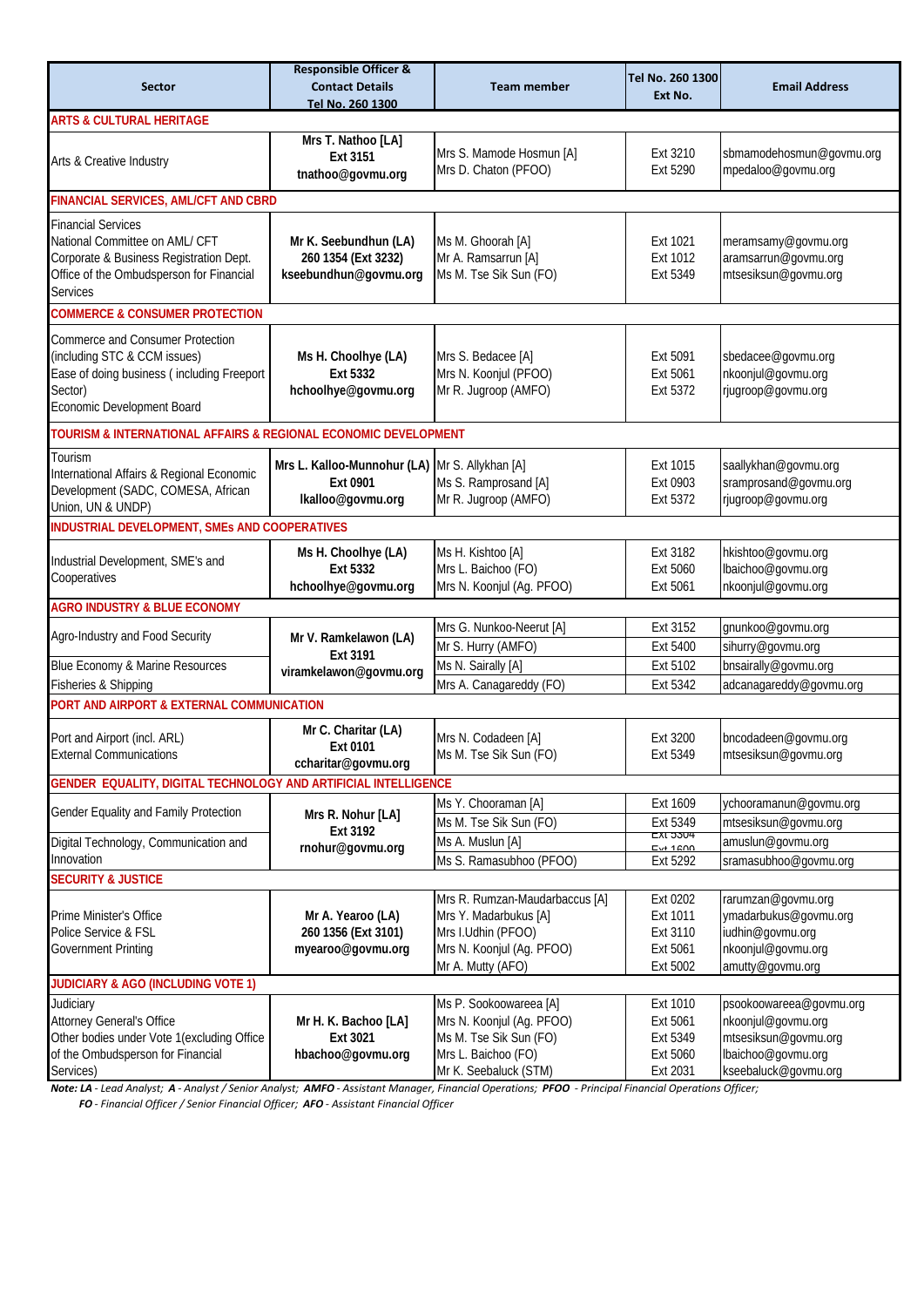### MINISTRY OF FINANCE, ECONOMIC PLANNING AND DEVELOPMENT

#### CENTRAL TEAMS

|                                                      | <b>Responsible Officer &amp; Contact</b> |                                                | Tel No.  |                                            |  |
|------------------------------------------------------|------------------------------------------|------------------------------------------------|----------|--------------------------------------------|--|
| <b>Sector</b>                                        | <b>Details</b>                           | <b>Team member</b>                             | 260 1300 | <b>Email Address</b>                       |  |
|                                                      | Tel No. 260 1300                         |                                                | Ext No.  |                                            |  |
| <b>PUBLIC DEBT MANAGEMENT</b>                        |                                          |                                                |          |                                            |  |
|                                                      |                                          | Mr M. Ramen [A]                                | Ext 2014 | mramen@govmu.org                           |  |
|                                                      |                                          | Mr K. Domah [A]                                | Ext 2012 | kdomah@govmu.org                           |  |
| Debt Management Unit                                 | Mr S. Mohajur (LA)<br>Ext 2016           | Mr H. Panchoo [A]                              | Ext 2013 | hapanchoo@govmu.org                        |  |
|                                                      | smohajur@govmu.org                       | Ms T. Soomaroo [A]                             | Ext 2018 | tsoomaroo@govmu.org                        |  |
|                                                      |                                          | Mrs. R. Sunkur [FO]                            | Ext 2015 | rsunkur@govmu.org                          |  |
|                                                      |                                          | Mr S. Jeeneea [AFO]                            | Ext 2011 | sjeeneea@govmu.org                         |  |
| <b>EXPENDITURE MANAGEMENT</b>                        |                                          |                                                |          |                                            |  |
|                                                      |                                          |                                                |          |                                            |  |
| Appropriations & Supplementary                       |                                          | Mrs L. Mohit-Hoober [A]                        | Ext 3023 | lhoober@govmu.org                          |  |
| Appropriations                                       | Mr J. Ramyed (LA)                        |                                                |          |                                            |  |
| Expenditure Monitoring & Management                  | Ext 3024                                 | Mr R. Gopall [A]                               | Ext 3230 | rgopall@govmu.org                          |  |
| Centrally Managed Expenditure                        | jramyed@govmu.org                        |                                                |          |                                            |  |
| Medium Term Expenditure Framework                    |                                          | Mr. B. Burhoo (STM)                            |          | bburhoo@govmu.org                          |  |
| (MTEF)                                               |                                          |                                                |          |                                            |  |
| <b>HR BUDGETING</b>                                  |                                          |                                                |          |                                            |  |
|                                                      |                                          | Ms P. Sookoowareea [A]                         |          |                                            |  |
| HR Monitoring & Issues                               | Mr H. K. Bachoo [LA]                     | Mr K. Seebaluck (STM)                          | Ext 1010 | psookoowareea@govmu.org                    |  |
| <b>HR Proposals Committees</b>                       | Ext 3021                                 | Mr. V. Ramiad (STM)                            | Ext 2031 | kseebaluck@govmu.org                       |  |
|                                                      | hbachoo@govmu.org                        |                                                | Ext 3025 | vramiad@govmu.org                          |  |
| <b>PUBLIC FINANCIAL MANAGEMENT</b>                   |                                          |                                                |          |                                            |  |
| Public Financial Management Reforms                  | Mrs N. Aubdoolah-Suhootoorah             | Mr A. Mooteea [A]                              | Ext 3131 | rmooteea@govmu.org                         |  |
| Audit Report & Public Account                        | [LA]                                     | Mr K. Gunessee [A]                             | Ext 5043 | kgunessee@govmu.org                        |  |
| Committee                                            | Ext 3130                                 | Ms L. Gunnoo [A]                               | Ext 3129 | lgunnoo@govmu.org                          |  |
| <b>IPSAS</b>                                         | nsuhootoorah@govmu.org                   |                                                |          |                                            |  |
| <b>MACRO FISCAL POLICIES &amp; FRAMEWORK</b>         |                                          |                                                |          |                                            |  |
| Macro Fiscal & Statistics                            | Mr R. Hittoo (LA)                        | Mrs N.Hingah-Suhootoorah [A]                   | Ext 3180 | bhingah@govmu.org                          |  |
| <b>Fiscal Reporting</b>                              | Ext 3181                                 | Mr P.Sobrun [A]                                | Ext 5306 | psobrun@govmu.org                          |  |
|                                                      | rhittoo@govmu.org                        |                                                |          |                                            |  |
| <b>FISCAL RISKS &amp; STATE OWNED ENTERPRISES</b>    |                                          |                                                |          |                                            |  |
| <b>Fiscal Risks</b>                                  | Mrs D. Lan Hing Po (LA)                  |                                                |          |                                            |  |
| <b>State Owned Enterprises</b>                       | TEL: 260 1326 (Ext 3222)                 | Ms V.L Padaruth [A]                            | Ext 3221 | vpadaruth@govmu.org                        |  |
| TAS (Coding)                                         | dlan-hing-po@govmu.org                   | Mr M. Allagapen [A]                            | Ext 3224 | mallagapen@govmu.org                       |  |
| PUBLIC INVESTMENT MANAGEMENT UNIT                    |                                          |                                                |          |                                            |  |
|                                                      |                                          | Mrs B. Abdoolcurim [A]                         | Ext 3092 | babdoolcurim@govmu.org                     |  |
|                                                      | Mrs V. Pareatumbee (Director)            | Mr K. Santchurn [LE]                           | Ext 3070 | ksantchurn@govmu.org                       |  |
| PIMU                                                 | TEL: 260 1338 (Ext 0904)                 | Ms M. Rungloll (STM)                           | Ext 3074 | mrungloll@govmu.org                        |  |
|                                                      | cpareatumbee@govmu.org                   | Mr G. Wong Sun Wai (STM)                       | Ext 3072 | gwongsunwai@govmu.org                      |  |
| PUBLIC SECTOR INVESTMENT PROGRAMME                   |                                          |                                                |          |                                            |  |
|                                                      |                                          |                                                | Ext 3113 |                                            |  |
|                                                      |                                          | Mr. S. Khodabux [A]<br>Ms. N. Gungabeesoon [A] | Ext 5132 | smkhodabux@govmu.org<br>ngnunkoo@govmu.org |  |
| Public Sector Investment Programme                   | Mr P. Buchoo (LA)<br>Ext 0100            | Mr P. Ramburn (MFO)                            | Ext 2094 | pramburn@govmu.org                         |  |
| Capital Projects Monitoring                          | pbuchoo@govmu.org                        | Ms. P. Santokee (STM)                          | Ext 2091 | p.santokee4@gmail.com                      |  |
|                                                      |                                          | Mr. K. Ramful (STM)                            | Ext 2090 | kramful@govmu.org                          |  |
| DIRECT TAXATION POLICIES AND MANAGEMENT              |                                          |                                                |          |                                            |  |
|                                                      |                                          |                                                |          |                                            |  |
| Income Taxation                                      | Mr J. Suhootoorah (Director)             |                                                |          |                                            |  |
| <b>Property Taxation</b>                             | Ext 3172                                 | Mr K. Suddason [A]                             | Ext 3171 | ksuddason@govmu.org                        |  |
| Land Development Issues                              | ssuhootoorah@govmu.org                   |                                                |          |                                            |  |
| <b>SMST Registrar General Department</b>             | Mr G. Sokeechand (LA)                    |                                                |          |                                            |  |
| <b>SMST Assessment Review Committee</b>              | Ext 3170                                 | Mr A. Andoo [A]                                | Ext 3175 | aandoo@govmu.org                           |  |
|                                                      | gsokeechand@govmu.org                    |                                                |          |                                            |  |
| INDIRECT TAXATION AND MANAGEMENT AND NON-TAX REVENUE |                                          |                                                |          |                                            |  |
| Indirect Taxation (incl. Green taxation)             | Mr M. Bheekhee (Director)                | Ms R. Goolamamode [A]                          | Ext 3201 | rgoolamamode@govmu.org                     |  |
| Non Tax Revenues                                     | Ext 3026                                 |                                                |          |                                            |  |
| Revenue Policy                                       | mbheekhee@govmu.org                      | Mr S. Doorgaparsand [A]                        | Ext 3203 | sdoorgapersand@govmu.org                   |  |
|                                                      |                                          |                                                |          |                                            |  |